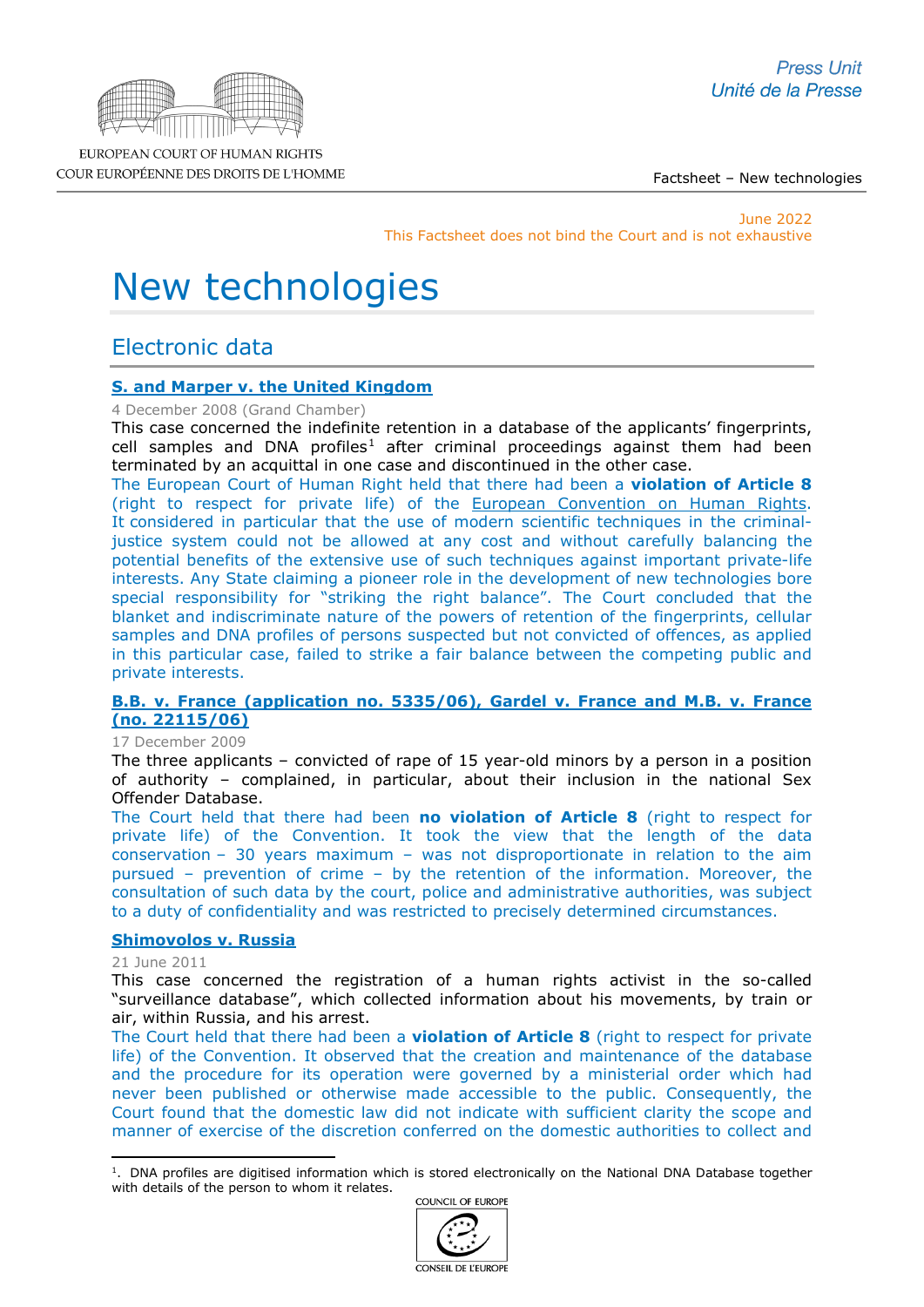store information on individuals' private lives in the database. In particular, it did not set out in a form accessible to the public any indication of the minimum safeguards against abuse. The Court also held that there had been a **violation of Article 5** (right to liberty and security) of the Convention.

### **[Mandil v. France, Barreau and Others v. France](http://hudoc.echr.coe.int/sites/eng-press/pages/search.aspx?i=003-3814156-4373521) and Deceuninck v. France**

13 November 2011 (decisions on the admissibility)

The applicants were "Faucheurs volontaires" (Volunteer Reapers) who had participated in digging up experimental crops of transgenic beetroot. The applicant in the first case complained about his conviction for refusing to provide a biological sample to be stored on the national computerised DNA database; the applicants in the second case argued that the storage of their DNA on the national computerised database and the conviction of a number of them for refusing to provide a biological sample amounted to a violation of their right to respect for private life; the applicant in the third case submitted in particular that the order to take cell samples containing his genetic information constituted a disproportionate interference with his integrity and his private life.

The Court declared the applications **inadmissible** for failure to respect duty of confidentiality in friendly settlement negotiations. It considered that the applicants had violated the principle of confidentiality enshrined in Article 39 § 2 of the Convention and Rule 62 of the Rules of Court and that their conduct had constituted a violation of the right of individual petition for the purposes of Article 35 § 3 (a) of the Convention.

### **[Robathin v. Austria](http://hudoc.echr.coe.int/eng?i=002-5567)**

#### 3 July 2012

A practising lawyer, the applicant complained about a search carried out in his office in 2006 and seizure of documents as well as all his electronic data following criminal proceedings brought against him on suspicion of theft, embezzlement and fraud of his clients. He was ultimately acquitted of all charges against him in 2011.

The Court held that there had been a **violation of Article 8** (right to respect for correspondence) of the Convention. It observed in particular that, although the applicant had benefited from a number of procedural safeguards, the review chamber to which he had referred the case had given only brief and rather general reasons when authorising the search of all the electronic data from the applicant's law office, rather than data relating solely to the relationship between the applicant and the victims of his alleged offences. In view of the specific circumstances prevailing in a law office, particular reasons should have been given to allow such an all-encompassing search. In the absence of such reasons, the Court found that the seizure and examination of all the data had gone beyond what was necessary to achieve the legitimate aim.

### **[Bernh Larsen Holding As and Others v. Norway](http://hudoc.echr.coe.int/sites/fra-press/pages/search.aspx?i=003-4290549-5124101)**

#### 14 March 2013

This case concerned the complaint by three Norwegian companies about a decision of the tax authorities ordering tax auditors to be provided with a copy of all data on a computer server used jointly by the three companies. The applicant companies alleged in particular that the measure in question had been taken in an arbitrary manner.

The Court held that there had been **no violation of Article 8** (right to respect for home and correspondence) of the Convention. It agreed with the Norwegian courts' argument that, for efficiency reasons, tax authorities' possibilities to act should not be limited by the fact that a tax payer was using a "mixed archive", even if that archive contained data belonging to other tax payers. Moreover, there were adequate safeguards against abuse.

### **[M.K. v. France \(no.](http://hudoc.echr.coe.int/sites/fra-press/pages/search.aspx?i=003-4332390-5192548) 19522/09)**

### 18 April 2013

The applicant, who had been the subject of two investigations concerning book theft, which ended in one case with his acquittal and in the other with a decision not to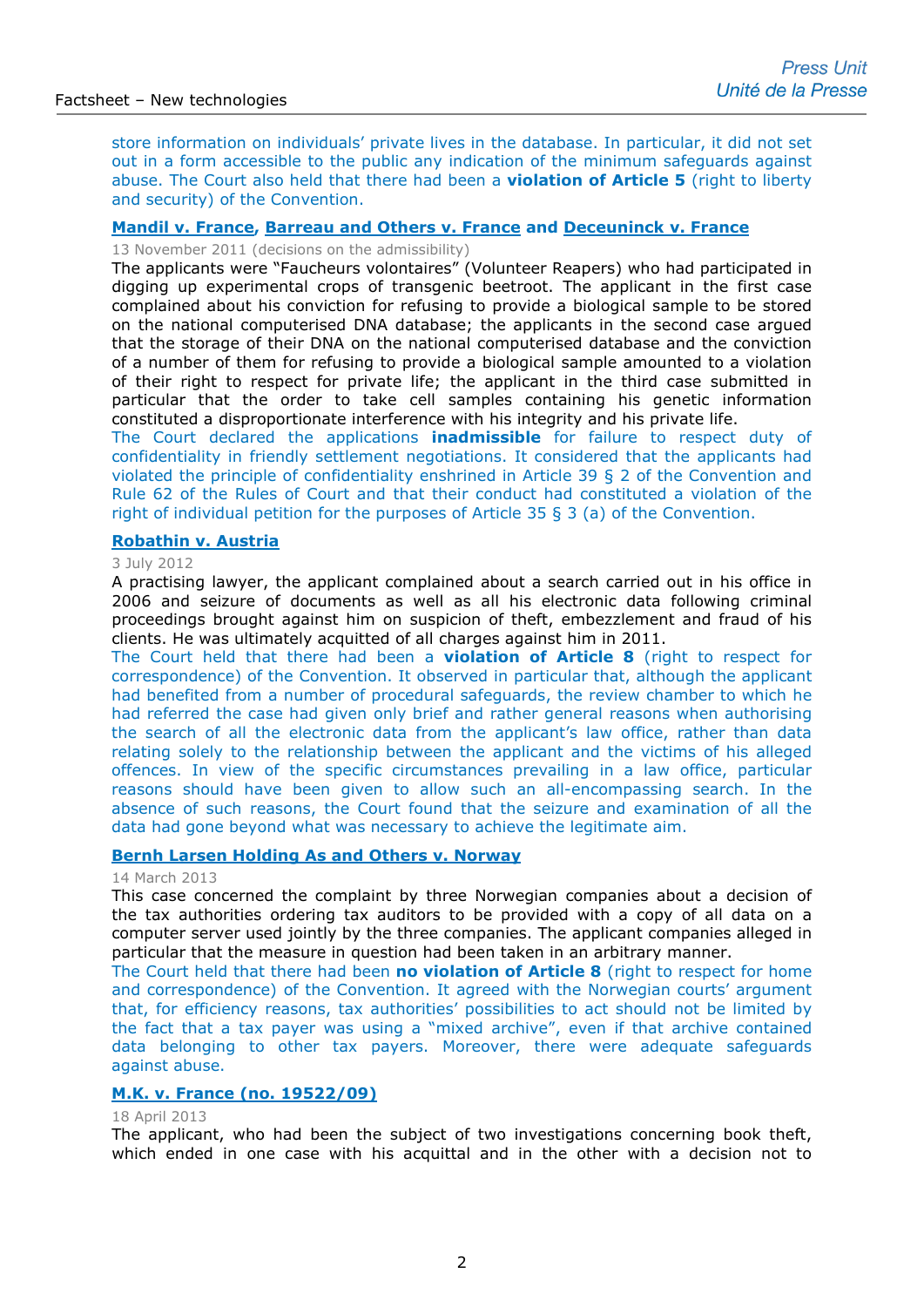prosecute, complained of the fact that his fingerprints had been retained on a database by the French authorities.

The Court held that there had been a **violation of Article 8** (right to respect for private life) of the Convention. It considered, in view of the circumstances of the case, that the retention of the data in question had amounted to disproportionate interference with the applicant's right to respect for his private life.

### **[Youth Initiative For Human Rights v. Serbia](http://hudoc.echr.coe.int/sites/eng-press/pages/search.aspx?i=003-4412824-5302120)**

25 June 2013

This case concerned access to information obtained via electronic surveillance by the Serbian Intelligence Agency. The applicant NGO complained that the intelligence agency's refusal to provide it with the information it had requested – it had requested to be provided with information on how many people the agency had subjected to electronic surveillance in 2005 – prevented it from exercising its role as "public watchdog".

The Court held that there had been a **violation of Article 10** (freedom of expression) of the Convention. It found that the agency's obstinate reluctance to comply with a final and binding order to provide information it had obtained was in defiance of domestic law and was tantamount to being arbitrary.

**Under Article 46** (binding force and implementation) of the Convention, the Court further held that the most natural way to implement its judgment in this case would be to ensure that the agency provided the applicant NGO with the information it had requested on how many people had been subjected to electronic surveillance in 2005.

#### **[Nagla v. Latvia](http://hudoc.echr.coe.int/sites/eng-press/pages/search.aspx?i=003-4436954-5336462)**

#### 16 July 2013

This case concerned the search by the police of a well-known broadcast journalist's home, and their seizure of data storage devices. The applicant's home was searched following a broadcast she had aired in February 2010 informing the public of an information leak from the State Revenue Service database. The applicant complained that the search of her home meant that she had been compelled to disclose information that had enabled a journalistic source to be identified, violating her right to receive and impart information.

The Court held that there had been a **violation of Article 10** (freedom of expression) of the Convention. It emphasised that the right of journalist's not to disclose their sources could not be considered a privilege, dependent on the lawfulness or unlawfulness of their sources, but rather as an intrinsic part of the right to information that should be treated with the utmost caution. In this case the investigating authorities had failed to properly balance the interest of the investigation in securing evidence against the public interest in protecting the journalist's freedom of expression.

### **[Peruzzo and Martens v. Germany](http://hudoc.echr.coe.int/sites/eng/pages/search.aspx?i=002-7614)**

4 June 2013 (decision on the admissibility)

The applicants, who had been convicted of serious criminal offences, complained under Article 8 (right to respect for private life) of the Convention about the domestic courts' orders to collect cellular material from them and to store it in a database in the form of DNA profiles for the purpose of facilitating the investigation of possible future crimes.

The Court declared the application **inadmissible** as being manifestly ill-founded. The measures complained of were found to constitute a proportionate interference with the applicants' right to respect for their private life and were necessary in a democratic society.

### **[Brunet v. France](http://hudoc.echr.coe.int/sites/eng-press/pages/search.aspx?i=003-4872410-5953858)**

#### 18 September 2014

The applicant complained in particular of an interference with his private life as a result of being added to the police database STIC (system for processing recorded offences) – containing information from investigation reports, listing the individuals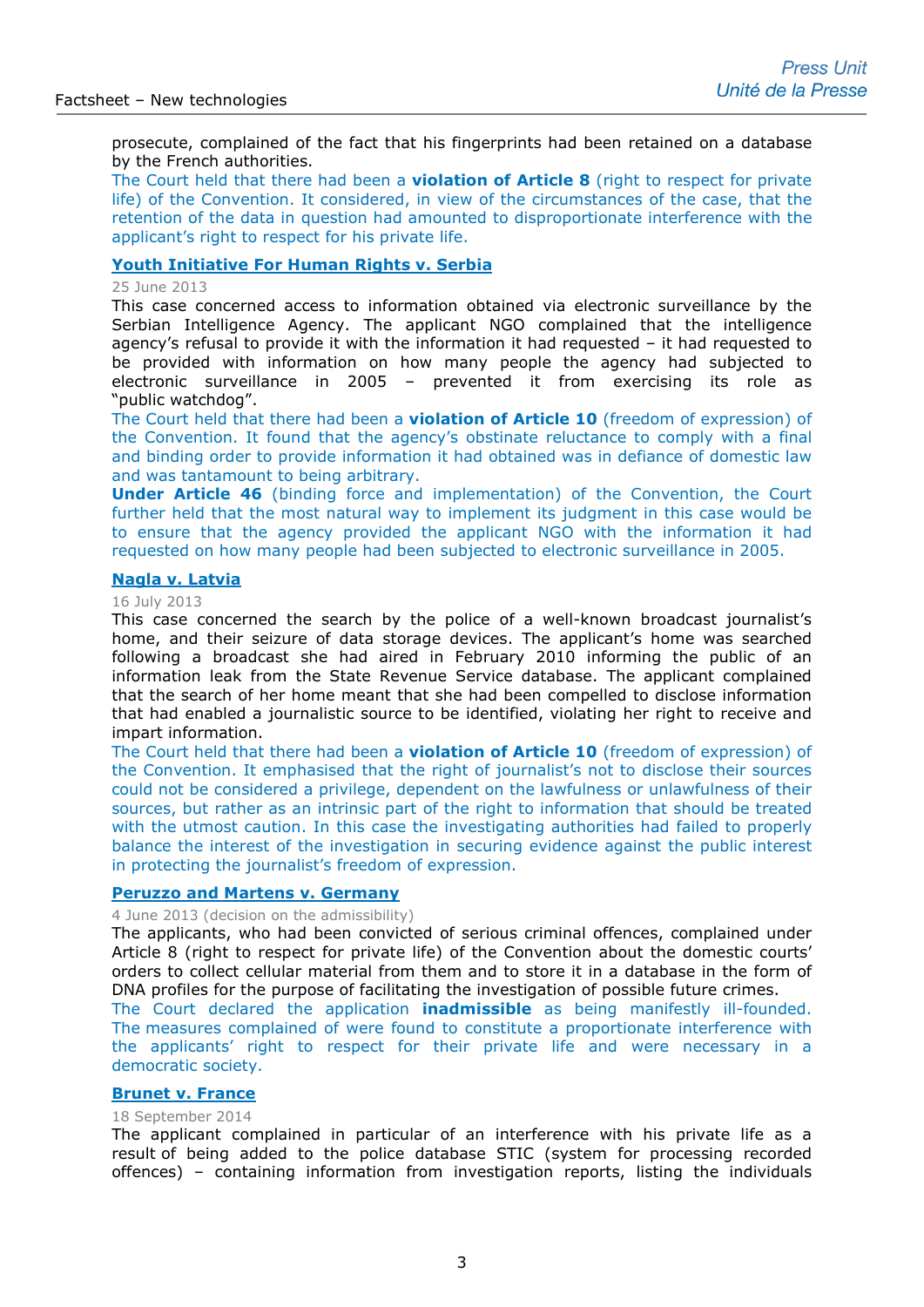implicated and the victims – after the discontinuance of criminal proceedings against him.

The Court held that there had been a **violation of Article 8** (right to respect for private life) of the Convention, finding that the French State had overstepped its discretion to decide ("margin of appreciation") on such matters: the retention could be regarded as a disproportionate breach of the applicant's right to respect for his private life and was not necessary in a democratic society. The Court considered in particular that the applicant had not had a real possibility of seeking the deletion from the database of the information concerning him and that the length of retention of that data, 20 years, could be assimilated, if not to indefinite retention, at least to a norm rather than to a maximum limit.

### **Sérvulo & Associados - [Sociedade de Advogados, RL v. Portugal](http://hudoc.echr.coe.int/eng?i=003-5160398-6379496)**

#### 3 September 2015

This case concerned the search of a law firm's offices and the seizure of computer files and email messages, during an investigation into suspected corruption, acquisition of prohibited interests and money laundering in connection with the purchase by the Portuguese Government of two submarines from a German consortium.

The Court held that there had been **no violation of Article 8** (right to respect for private life and correspondence) of the Convention. It found that, notwithstanding the scope of the search and seizure warrants, the safeguards afforded to the applicants against abuse, arbitrariness and breaches of legal professional secrecy had been adequate and sufficient. Hence, the search and seizure operations had not amounted to disproportionate interference with the legitimate aim pursued. The Court observed in particular that, after viewing the computer files and emails that had been seized, the investigating judge from the Central Criminal Investigation Court had ordered the deletion of 850 records which he considered to be private, to be covered by professional secrecy or to have no direct bearing on the case. The Court saw no reason to call into question the assessment made by the judge, who had intervened to review the lawfulness of the search and seizure operations and especially to protect legal professional secrecy. Moreover, in response to the applicants' objection that the computer records seized had not been returned to them, the Court noted that the originals had been given back and that there was no obligation to return the copies, which could be retained throughout the limitation period for the crimes in question.

### **[Szabó and Vissy v. Hungary](http://hudoc.echr.coe.int/eng-press?i=003-5268616-6546444)**

### 12 January 2016

This case concerned Hungarian legislation on secret anti-terrorist surveillance introduced in 2011. The applicants complained in particular that they could potentially be subjected to unjustified and disproportionately intrusive measures within the Hungarian legal framework on secret surveillance for national security purposes (namely, "section 7/E (3) surveillance"). They notably alleged that this legal framework was prone to abuse, notably for want of judicial control.

In this case the Court held that there had been a **violation of Article 8** of the Convention. It accepted that it was a natural consequence of the forms taken by present-day terrorism that governments resort to cutting-edge technologies, including massive monitoring of communications, in pre-empting impending incidents. However, the Court was not convinced that the legislation in question provided sufficient safeguards to avoid abuse. Notably, the scope of the measures could include virtually anyone in Hungary, with new technologies enabling the Government to intercept masses of data easily concerning even persons outside the original range of operation. Furthermore, the ordering of such measures was taking place entirely within the realm of the executive and without an assessment of whether interception of communications was strictly necessary and without any effective remedial measures, let alone judicial ones, being in place. The Court further held that there had been **no violation of Article 13** (right to an effective remedy) of the Convention **taken together with Article 8**,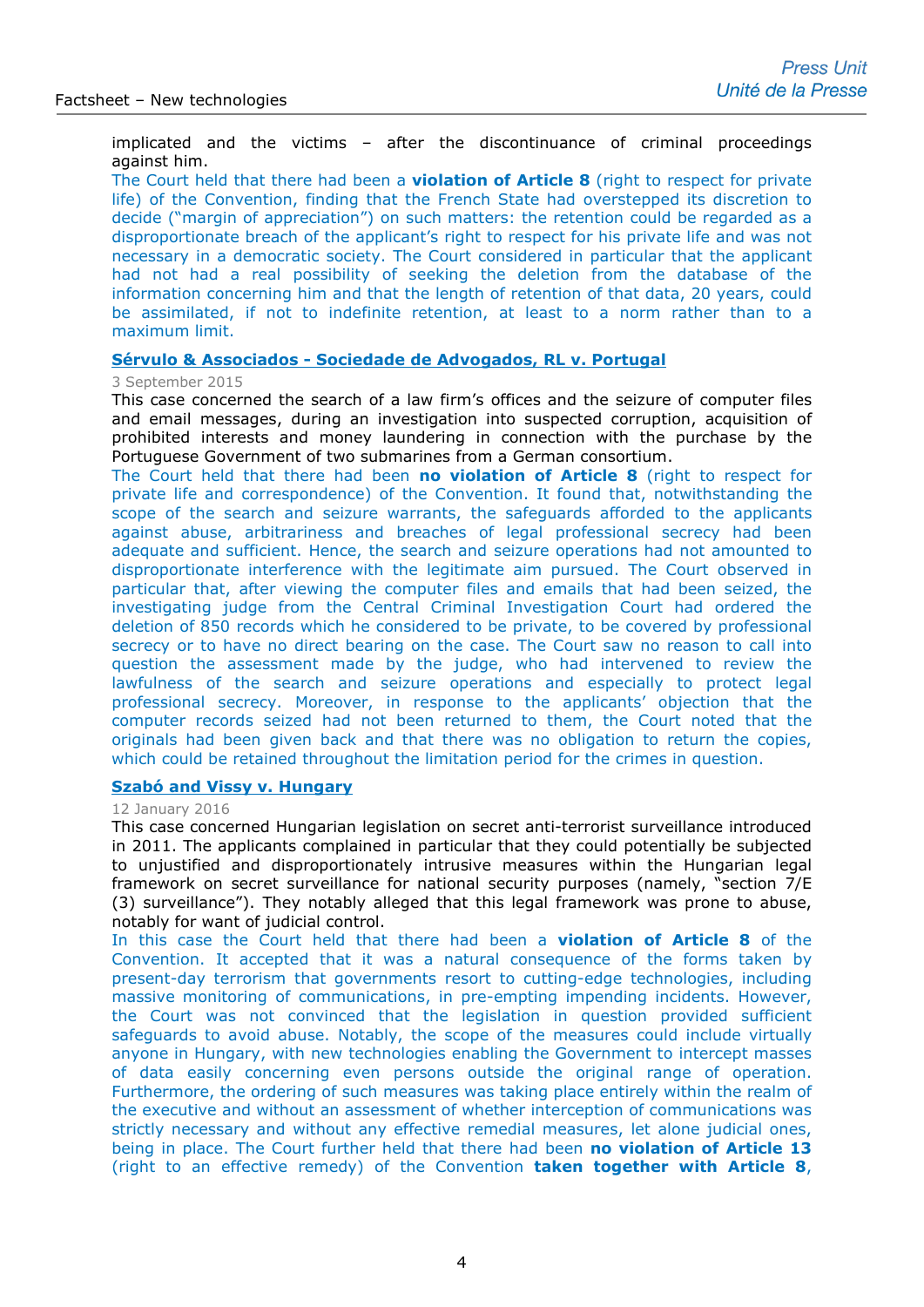reiterating that Article 13 could not be interpreted as requiring a remedy against the state of domestic law.

### **[Trabajo Rueda v. Spain](http://hudoc.echr.coe.int/eng-press?i=003-5731762-7280099)**

### 30 May 2017

This case concerned the seizure of the applicant's computer on the grounds that it contained child pornography material. The applicant complained that the police seizure and inspection of his computer had amounted to an interference with his right to respect for his private life and correspondence.

The Court held that there had been a **violation of Article 8** (right to respect for private life) of the Convention. It first noted that the police access to files in the applicant's personal computer and his conviction had amounted to an interference with his right to respect for his private life. That interference was prescribed by domestic law. It also pursued the legitimate aim of "prevention of crime" and "protection of the rights of others". In this respect, the Court emphasised in particular that "sexual abuse is unquestionably an abhorrent type of wrongdoing, with debilitating effects on its victims" and that "children and other vulnerable individuals are entitled to State protection, in the form of effective deterrence, from such grave types of interference with essential aspects of their private lives". However, the Court deemed that the police seizure of the computer and inspection of the files which it contained, without prior judicial authorisation, had not been proportionate to the legitimate aims pursued and had not been "necessary in a democratic society". It found that it was difficult to assess the urgency of the situation requiring the police to seize the files from the applicant's personal computer and to access their content, bypassing the normal requirement of prior judicial authorisation, when in fact the computer in question was already in the hands of the police and prior authorisation could have been obtained fairly quickly without impeding the police inquiries.

### **[Dagregorio and Mosconi v. France](http://hudoc.echr.coe.int/eng-press?i=003-5758396-7320011)**

30 May 2017 (decision on the admissibility)

The applicants are two trade unionists who took part in the occupation and immobilisation of the *Société nationale Corse Méditerranée* (SNCM) ferry "Pascal Paoli" during the company takeover by a financial operator. The case concerned their refusal to undergo biological testing, the results of which were to be included in the national computerised DNA database (FNAEG). The applicants, having been convicted at first instance and on appeal, did not lodge an appeal on points of law.

The Court declared the application **inadmissible** for non-exhaustion of domestic remedies. It emphasised in particular that in the absence of any judicial precedent applicable to the applicants' situation, there was doubt as to the effectiveness of an appeal on points of law owing to a decision given by the Constitutional Council. The Court considered that it was therefore a point which should have been submitted to the Court of Cassation. The mere fact of harbouring doubts as to the prospects of a given appeal succeeding was not sufficient reason for omitting to use the remedy in question.

### **[Aycaguer v. France](http://hudoc.echr.coe.int/eng-press?i=003-5758394-7320005)**

#### 22 June 2017

The applicant alleged that there had been a breach of his right to respect for his private life on account of the order to provide a biological sample for inclusion in the national computerised DNA database (FNAEG) and the fact that his refusal to comply with that order had resulted in a criminal conviction.

The Court held that there had been a **violation of Article 8** (right to respect for private life) of the Convention. It observed in particular that on 16 September 2010 the Constitutional Council had given a decision to the effect that the provisions on the FNAEG were in conformity with the Constitution, subject *inter alia* to "determining the duration of storage of such personal data depending on the purpose of the file stored and the nature and/or seriousness of the offences in question". The Court noted that, to date, no appropriate action had been taken on that reservation and that there was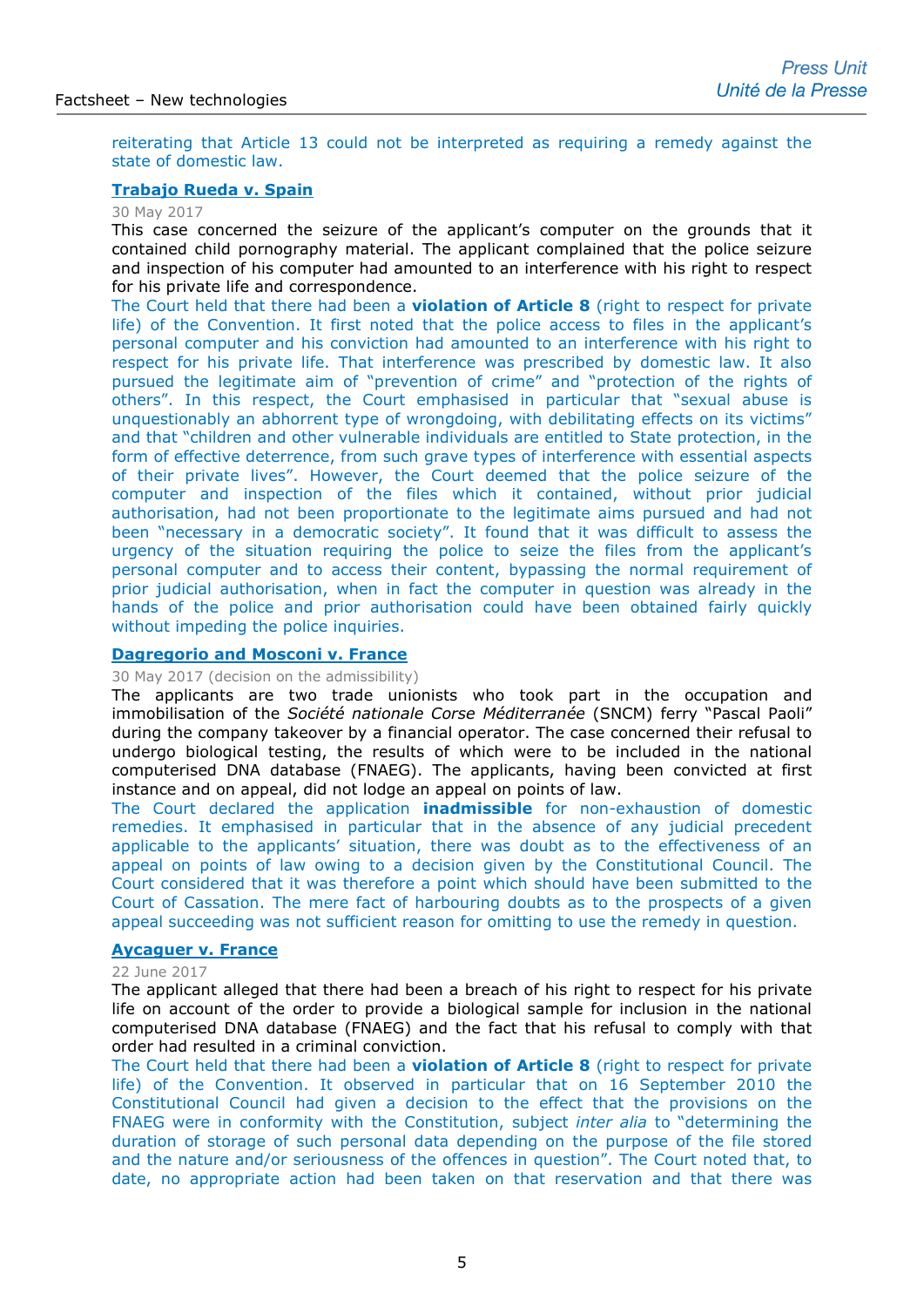currently no provision for differentiating the period of storage depending on the nature and gravity of the offences committed. The Court also ruled that the regulations on the storage of DNA profiles in the FNAEG did not provide the data subjects with sufficient protection, owing to its duration and the fact that the data could not be deleted. The regulations therefore failed to strike a fair balance between the competing public and private interests.

### **[Ivashchenko v. Russia](http://hudoc.echr.coe.int/eng-press?i=003-6003267-7691687)**

#### 13 February 2018

This case concerned the copying of the data from a photojournalist's laptop by Russian customs officials.

The Court held that there had been a **violation of Article 8** (right to respect for private life) of the Convention, finding that, overall, the Russian Government had not shown that the legislation and practice applied in the case had provided the necessary safeguards against abuse when it came to applying the customs sampling procedure for electronic data contained in an electronic device.

#### **[Libert v. France](http://hudoc.echr.coe.int/eng-press?i=003-6014614-7713110)**

### 22 February 2018

This case concerned the dismissal of an SNCF (French national railway company) employee after the seizure of his work computer had revealed the storage of pornographic files and forged certificates drawn up for third persons. The applicant complained in particular that his employer had opened, in his absence, personal files stored on the hard drive of his work computer.

The Court held that there had been **no violation of Article 8** (right to respect for private life) of the Convention, finding that in the present case the French authorities had not overstepped the margin of appreciation available to them. The Court noted in particular that the consultation of the files by the applicant's employer had pursed a legitimate aim of protecting the rights of employers, who might legitimately wish to ensure that their employees were using the computer facilities which they had placed at their disposal in line with their contractual obligations and the applicable regulations. The Court also observed that French law comprised a privacy protection mechanism allowing employers to open professional files, although they could not surreptitiously open files identified as being personal. They could only open the latter type of files in the employee's presence. The domestic courts had ruled that the said mechanism would not have prevented the employer from opening the files at issue since they had not been duly identified as being private. Lastly, the Court considered that the domestic courts had properly assessed the applicant's allegation of a violation of his right to respect for his private life, and that those courts' decisions had been based on relevant and sufficient grounds.

### **[Catt v. the United Kingdom](http://hudoc.echr.coe.int/fre-press?i=003-6308613-8238123)**

#### 24 January 2019

This case concerned the complaint of the applicant, a lifelong activist, about the collection and retention of his personal data in a police database for "domestic extremists".

The Court held that there had been a **violation of Article 8** (right to respect for private life) of the Convention. It found in particular that the data held on the applicant concerned his political views and that such information required particular protection. The Court also had regard to the applicant's age (94), and the fact he had no history or prospect of committing acts of violence. The Court further noted that, while collecting the information on him had been justified, retaining it had not, particularly owing to a lack of safeguards, such as time-limits.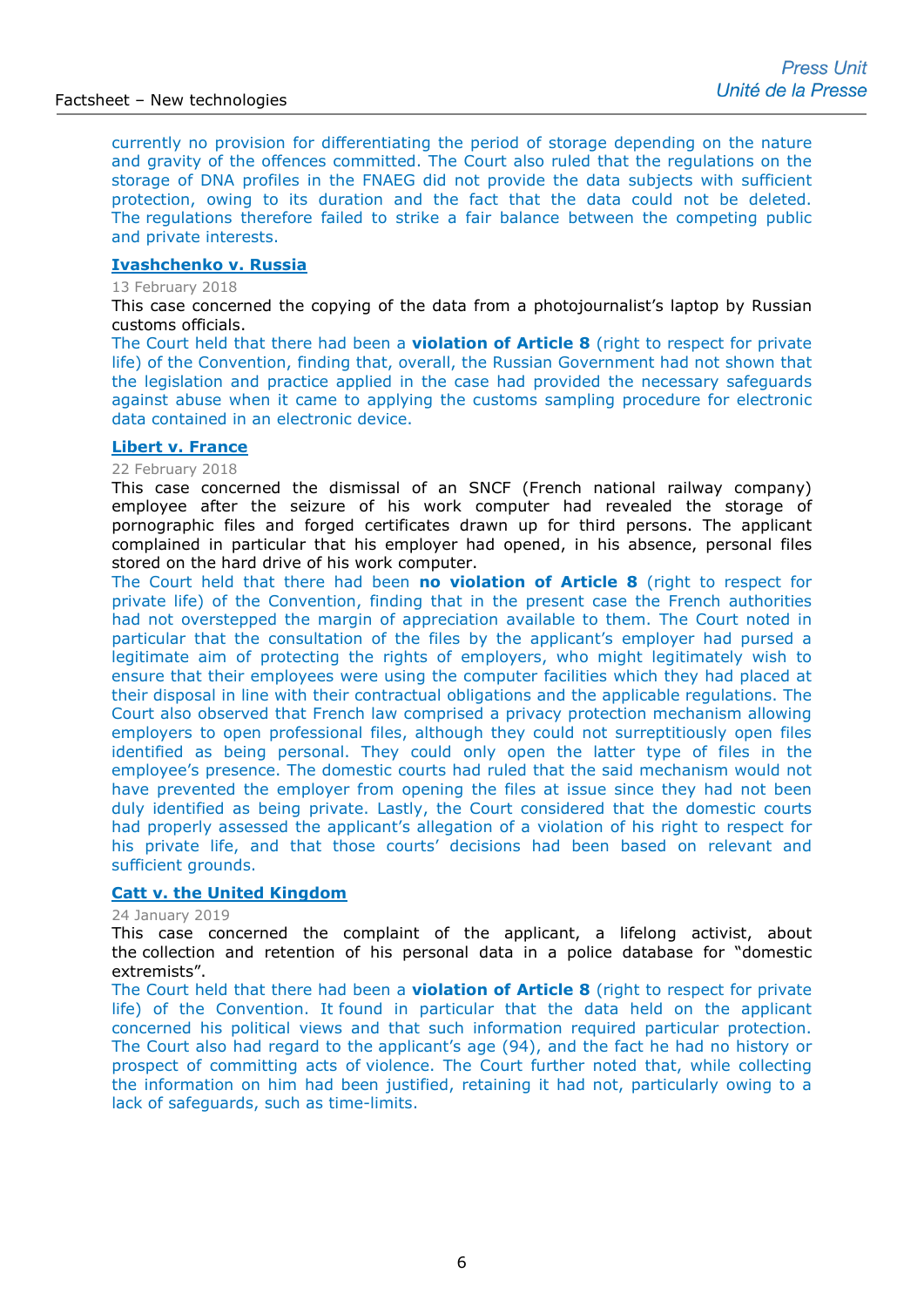### **[Buturugă v. Romania](http://hudoc.echr.coe.int/eng-press?i=003-6635916-8811383)**

#### 11 February 2020

This case concerned allegations of domestic violence and of violation of the confidentiality of electronic correspondence by the former husband of the applicant, who complained of shortcomings in the system for protecting victims of this type of violence. The applicant complained in particular of the ineffectiveness of the criminal investigation into the domestic violence which she claimed to have suffered. She also complained that her personal safety had not been adequately secured, and criticised the authorities' refusal to consider her complaint concerning her former husband's breach of the confidentiality of her correspondence.

The Court held that there had been a **violation of Article 3** (prohibition of inhuman or degrading treatment) **and Article 8** (right to respect for private life and correspondence) of the Convention on account of the State's failure to fulfil its positive obligations under those provisions. It found in particular that the national authorities had not addressed the criminal investigation as raising the specific issue of domestic violence, and that they had thereby failed to provide an appropriate response to the seriousness of the facts complained of by the applicant. The investigation into the acts of violence had been defective, and no consideration had been given to the merits of the complaint regarding violation of the confidentially of correspondence, which was closely linked to the complaint of violence. On that occasion the Court lastly pointed out that cyberbullying was currently recognised as an aspect of violence against women and girls, and that it could take on a variety of forms, including cyber breaches of privacy, intrusion into the victim's computer and the capture, sharing and manipulation of data and images, including private data.

### **[Gaughran v. the United Kingdom](http://hudoc.echr.coe.int/eng-press?i=003-6638275-8815904)**

#### 13 February 2020

This case concerned a complaint about the indefinite retention of personal data (DNA profile, fingerprints and photograph) of a man who had a spent conviction for driving with excess alcohol in Northern Ireland.

The Court held that there had been a **violation of Article 8** (right to respect for private life) of the Convention, finding that the United Kingdom had overstepped the acceptable margin of appreciation and the retention at issue constituted a disproportionate interference with the applicant's right to respect for private life, which could not be regarded as necessary in a democratic society. The Court underlined in particular that it was not the duration of the retention of data that had been decisive, but the absence of certain safeguards. In the applicant's case his personal data had been retained indefinitely without consideration of the seriousness of his offence, the need for indefinite retention and without any real possibility of review. Noting also that the technology being used had been shown to be more sophisticated than that considered by the domestic courts in this case, particularly regarding storage and analysis of photographs, the Court considered that the retention of the applicant's data had failed to strike a fair balance between the competing public and private interests.

### **[Privacy International and Others v. the United Kingdom](http://hudoc.echr.coe.int/fre?i=001-204588)**

#### 7 July 2020 (decision on the admissibility)

The applicants – an NGO registered in London, an Internet service provider registered in London, an association of "hacktivists" registered in Germany, two companies registered in the United States providing Internet services and communications services respectively, and an Internet service provider registered in South Korea – believed that their equipment had been subject to interference, colloquially known as "hacking", over an undefined period by the United Kingdom Government Communications Headquarters and/or the Secret Intelligence Service. They complained in particular that the power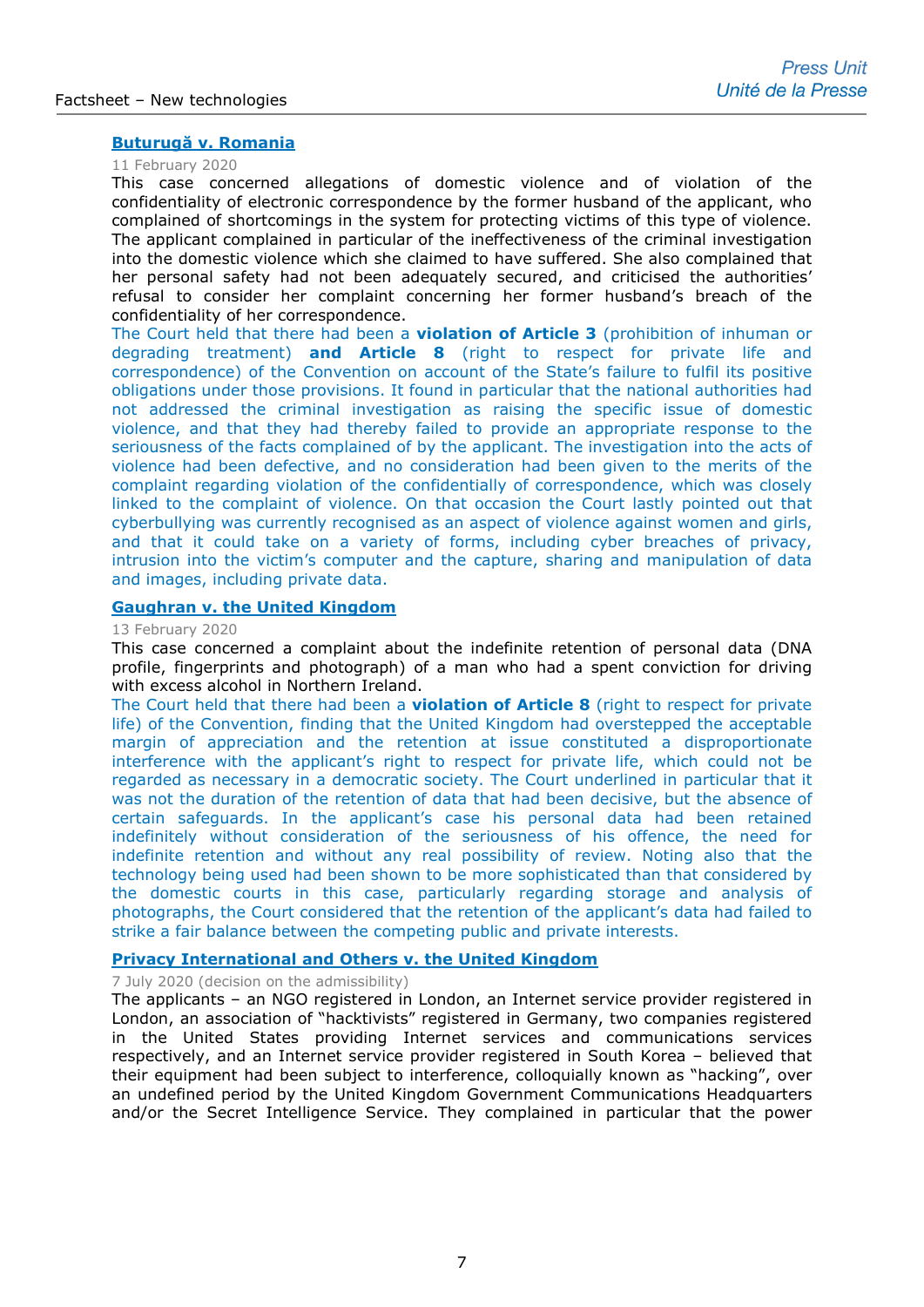under Section 7 of the Intelligence Services Act<sup>[2](#page-7-0)</sup> was not in accordance with the law, that it contained no requirement for judicial authorisation, that there was no information in the public domain about how it might be used to authorise Equipment Interference, and that there was no requirement for filtering to exclude irrelevant material. They added that the Investigatory Powers Tribunal did not provide an effective remedy as it did not rule on the Section 7 regime in the domestic litigation.

The Court declared the applicants' complaints under Article 8 (right to respect for private life and correspondence), Article 10 (freedom of expression) and Article 13 (right to an effective remedy) of the Convention **inadmissible**, finding that, in the circumstances of the case, the applicants had not provided the domestic courts, notably the Investigatory Powers Tribunal, with the opportunity which is in principle intended by Article 35 (admissibility criteria) of the Convention to be afforded to a Contracting State, namely the opportunity of addressing, and thereby preventing or putting right, the particular Convention violation alleged against it. The Court noted in particular the general arguments advanced by the applicants and also underlined in the interventions of the third parties that the surveillance complained of was particularly intrusive and that there was a need for safeguards in this domain. In that respect, it recalled the importance of examining compliance with the principles of Article 8 of the Convention where the powers vested in the State are obscure, creating a risk of arbitrariness especially where the technology available is continually becoming more sophisticated. However, that importance reinforced in the context of exhaustion of domestic remedies the need to provide the domestic courts with the possibility to rule on such matters where they have the potential to do so.

### **[Big Brother Watch and Others v. the United Kingdom](http://hudoc.echr.coe.int/eng-press?i=003-7028496-9484349)**

#### 25 May 2021 (Grand Chamber)

These applications were lodged after revelations by Edward Snowden (former contractor with the US National Security Agency) about programmes of surveillance and intelligence sharing between the USA and the United Kingdom. The case concerned complaints by journalists and human-rights organisations in regard to three different surveillance regimes: (1) the bulk interception of communications; (2) the receipt of intercept material from foreign governments and intelligence agencies; (3) the obtaining of communications data from communication service providers<sup>[3](#page-7-1)</sup>.

The Grand Chamber held: unanimously, that there had been a **violation of Article 8** (right to respect for private and family life/communications) of the Convention in respect of the bulk intercept regime; unanimously, that there had been a **violation of Article 8** in respect of the regime for obtaining communications data from communication service providers; by twelve votes to five, that there had been **no violation of Article 8** in respect of the United Kingdom's regime for requesting intercepted material from foreign Governments and intelligence agencies; unanimously, that there had been a **violation of Article 10** (freedom of expression) of the Convention, concerning both the bulk interception regime and the regime for obtaining communications data from communication service providers; and, by twelve votes to fives, that there had been **no violation of Article 10** in respect of the regime for requesting intercepted material from foreign Governments and intelligence agencies. The Court considered in particular that, owing to the multitude of threats States face in modern society, operating a bulk interception regime did not in and of itself violate the Convention. However, such a regime had to be subject to "end-to-end safeguards", meaning that, at the domestic level, an assessment should be made at each stage of the process of the necessity and

<span id="page-7-0"></span><sup>&</sup>lt;sup>2</sup>. Section 7 of the Intelligence Services Act 1994 ("the ISA") allows the Secretary of State to authorise a person to undertake (and to exempt them from liability for) an act outside the British Islands in relation to which they would be liable if it were done in the United Kingdom.

<span id="page-7-1"></span><sup>&</sup>lt;sup>3</sup>. At the relevant time, the regime for bulk interception and obtaining communications data from communication service providers had a statutory basis in the Regulation of Investigatory Powers Act 2000. This had since been replaced by the Investigatory Powers Act 2016. The findings of the Grand Chamber relate solely to the provisions of the 2000 Act, which had been the legal framework in force at the time the events complained of had taken place.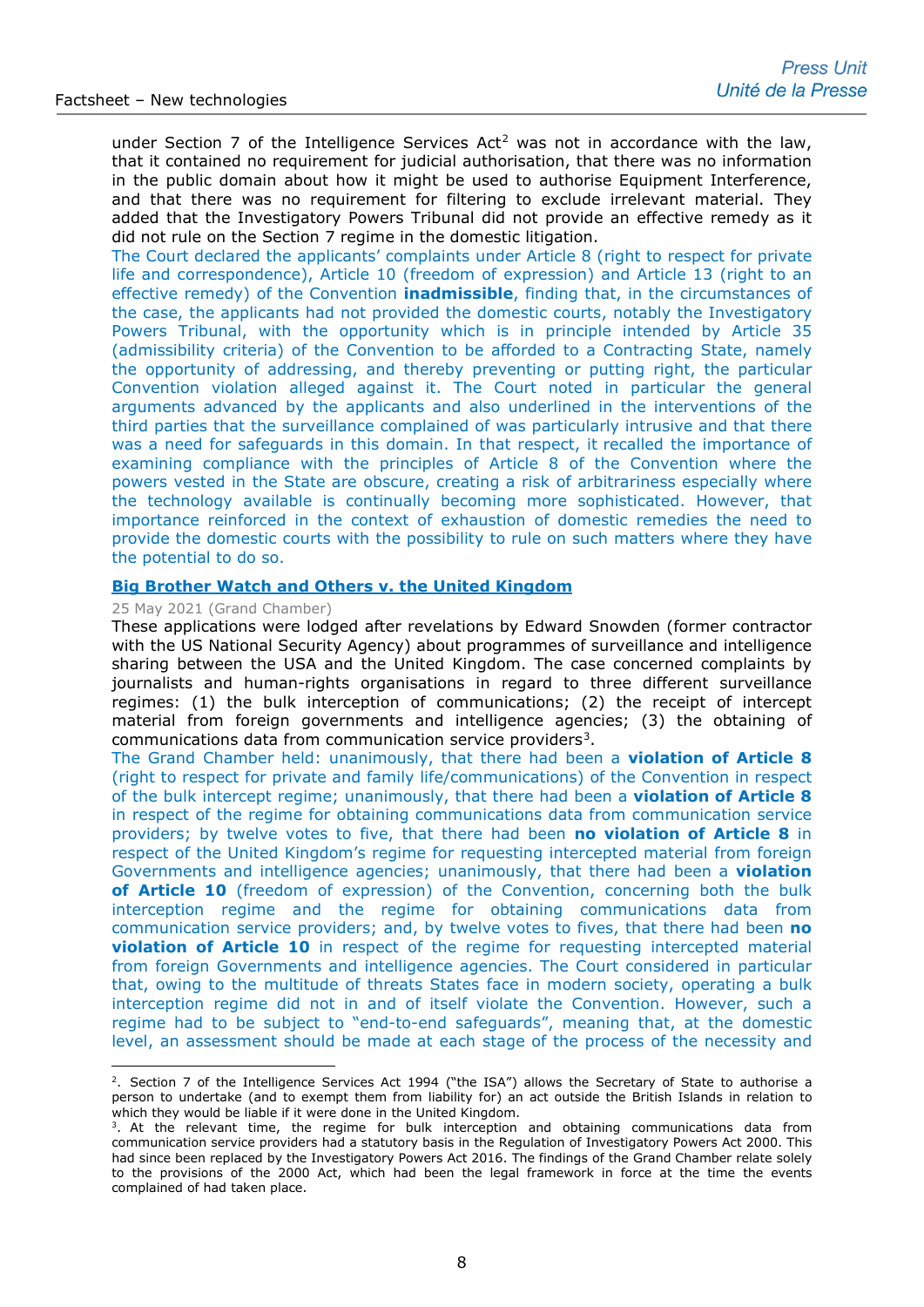proportionality of the measures being taken; that bulk interception should be subject to independent authorisation at the outset, when the object and scope of the operation were being defined; and that the operation should be subject to supervision and independent ex post facto review. Having regard to the bulk interception regime operated in the UK, the Court identified the following deficiencies: bulk interception had been authorised by the Secretary of State, and not by a body independent of the executive; categories of search terms defining the kinds of communications that would become liable for examination had not been included in the application for a warrant; and search terms linked to an individual (that is to say specific identifiers such as an email address) had not been subject to prior internal authorisation. The Court also found that the bulk interception regime had not contained sufficient protections for confidential journalistic material. The regime for obtaining communications data from communication service providers was also found to have not been in accordance with the law. However, the Court held that the regime by which the UK could request intelligence from foreign governments and/or intelligence agencies had had sufficient safeguards in place to protect against abuse and to ensure that UK authorities had not used such requests as a means of circumventing their duties under domestic law and the Convention.

### **[Centrum För Rättvisa v. Sweden](http://hudoc.echr.coe.int/eng-press?i=003-7028476-9484327)**

#### 25 May 2021 (Grand Chamber)

This case concerned the alleged risk that the applicant foundation's communications had been or would be intercepted and examined by way of signals intelligence, as it communicated on a daily basis with individuals, organisations and companies in Sweden and abroad by email, telephone and fax, often on sensitive matters.

The Grand Chamber held, by fifteen votes to two, that there had been a **violation of Article 8** (right to respect for private and family life, the home and correspondence) of the Convention. It found, in particular, that although the main features of the Swedish bulk interception regime met the Convention requirements on quality of the law, the regime nevertheless suffered from three defects: the absence of a clear rule on destroying intercepted material which did not contain personal data; the absence of a requirement in the Signals Intelligence Act or other relevant legislation that, when making a decision to transmit intelligence material to foreign partners, consideration was given to the privacy interests of individuals; and the absence of an effective ex post facto review. As a result of these deficiencies, the system did not meet the requirement of "end-to-end" safeguards, it overstepped the margin of appreciation left to the respondent State in that regard, and overall did not guard against the risk of arbitrariness and abuse.

### **[Nuh Uzun and Others v. Turkey](https://hudoc.echr.coe.int/eng-press?i=003-7296579-9946429)**

#### 29 March 2022[4](#page-8-0)

At the time of the events the fourteen applicants were detained in various prisons in Turkey in connection with alleged membership of a terrorist organisation, following the attempted military coup of 15 July 2016. The case mainly concerned the uploading of their correspondence, while they were in detention, onto the National Judicial Network Server ("UYAP").

The Court held that there had been a **violation of Article 8** (right to respect for private life/right to respect for correspondence) of the Convention, finding that the interference with the applicants' right to respect for their private life and correspondence could not be said to have been "in accordance with the law". It noted, in particular, that the uploading of the correspondence of remand and convicted prisoners onto the UYAP server stemmed directly and specifically from an instruction issued by the Ministry of Justice in October 2016 and reissued in March 2017. That instruction had been addressed to the public prosecutors and prison authorities. The documents in question were therefore unpublished internal documents which as a matter of principle did not have binding

<span id="page-8-0"></span><sup>&</sup>lt;sup>4</sup>. This judgment will become final in the circumstances set out in Article  $44 \xi$  2 (final judgments) of the [European Convention on](http://www.echr.coe.int/Documents/Convention_ENG.pdf) Human Rights.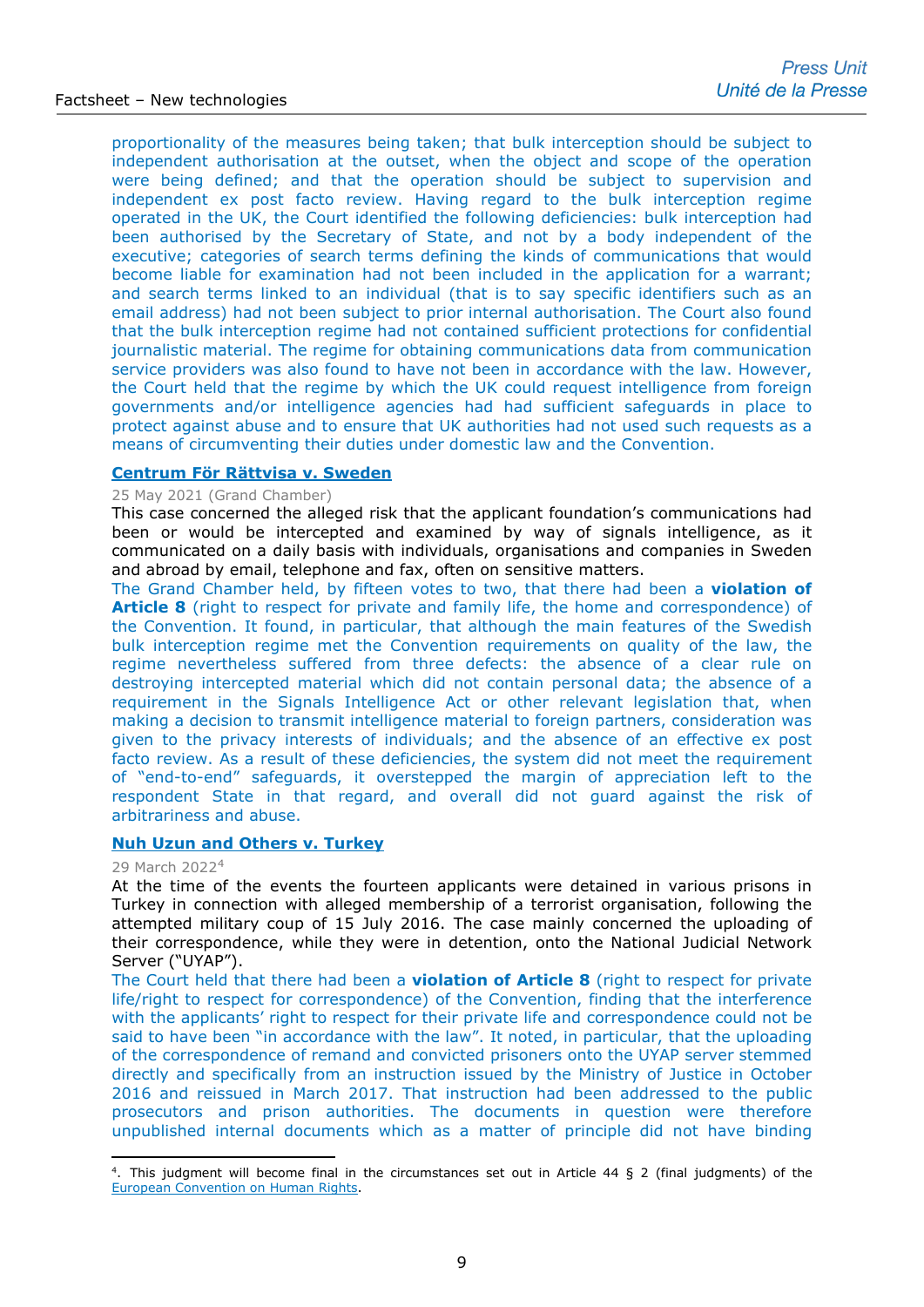force. In the Court's view, texts of this kind, which were not issued under any rulemaking powers, could not be regarded as "law" of sufficient "quality" for the purposes of the Court's case-law.

*See also*, recently:

#### **[Ringler v. Austria](http://hudoc.echr.coe.int/eng?i=001-203068)**

12 May 2020 (Committee – decision on the admissibility)

### **[Tretter and Others v. Austria](http://hudoc.echr.coe.int/eng?i=001-205734)**

29 September 2020 (Committee – decision on the admissibility)

#### **Pending applications**

**[Association confraternelle de la presse judiciaire v. France and](http://hudoc.echr.coe.int/eng?i=001-173634) 11 other applications [\(nos. 49526/15, 49615/15, 49616/15, 49617/15, 49618/15,](http://hudoc.echr.coe.int/eng?i=001-173634)  [49619/15, 49620/15, 49621/15, 55058/15, 55061/15, 59602/15 and](http://hudoc.echr.coe.int/eng?i=001-173634) [59621/15\)](http://hudoc.echr.coe.int/eng?i=001-173634)**

Applications communicated to the French Government on 26 April 2017

These applications, which were lodged by lawyers and journalists, as well as legal persons connected with these professions, concern the French Intelligence Act of 24 July 2015.

The Court gave notice of the applications to the French Government and put questions to the parties under Articles 8 (right to respect for private life and correspondence), 10 (freedom of expression) and 13 (right to an effective remedy) of the Convention.

*Similar applications pending:* **[Follorou v. France \(no. 30635/17\) and Johannes v.](http://hudoc.echr.coe.int/fre?i=001-175882)  [France \(no. 30636/17\)](http://hudoc.echr.coe.int/fre?i=001-175882)**, communicated to the French Government on 4 July 2017.

## E-mail

### **[Copland v. the United Kingdom](http://hudoc.echr.coe.int/sites/eng/pages/search.aspx?i=002-2765)**

### 3 April 2007

The applicant was employed by a college of further education, a statutory body administered by the State, as a personal assistant to the principal. From the end of 1995 she was required to work closely with the deputy principal. Her telephone, e-mail and internet usage were subjected to monitoring at the deputy principal's instigation. According to the UK Government, this was in order to ascertain whether the applicant was making excessive use of college facilities for personal purposes.

The Court held that there had been a **violation of Article 8** (right to respect for private life and correspondence) of the Convention. It first observed that telephone calls from business premises were *prima facie* covered by the notions of "private life" and "correspondence". It followed logically that e-mails sent from work should be similarly protected, as should information derived from the monitoring of personal internet usage. In the instant case, the Court considered that the collection and storage of personal information relating to the applicant's use of the telephone, e-mail and internet, without her knowledge, had amounted to an interference with her right to respect for her private life and correspondence. While leaving open the question whether the monitoring of an employee's use of a telephone, e-mail or internet at the place of work might be considered "necessary in a democratic society" in certain situations in pursuit of a legitimate aim, the Court concluded that, in the absence of any domestic law regulating monitoring at the material time, the interference was not "in accordance with the law".

### **[Muscio v. Italy](http://hudoc.echr.coe.int/sites/eng/pages/search.aspx?i=002-2419)**

13 November 2007 (decision on the admissibility)

This case concerned the president of a Catholic parents' association who had received unsolicited e-mails (spam) of an obscene nature. Having instituted proceedings against a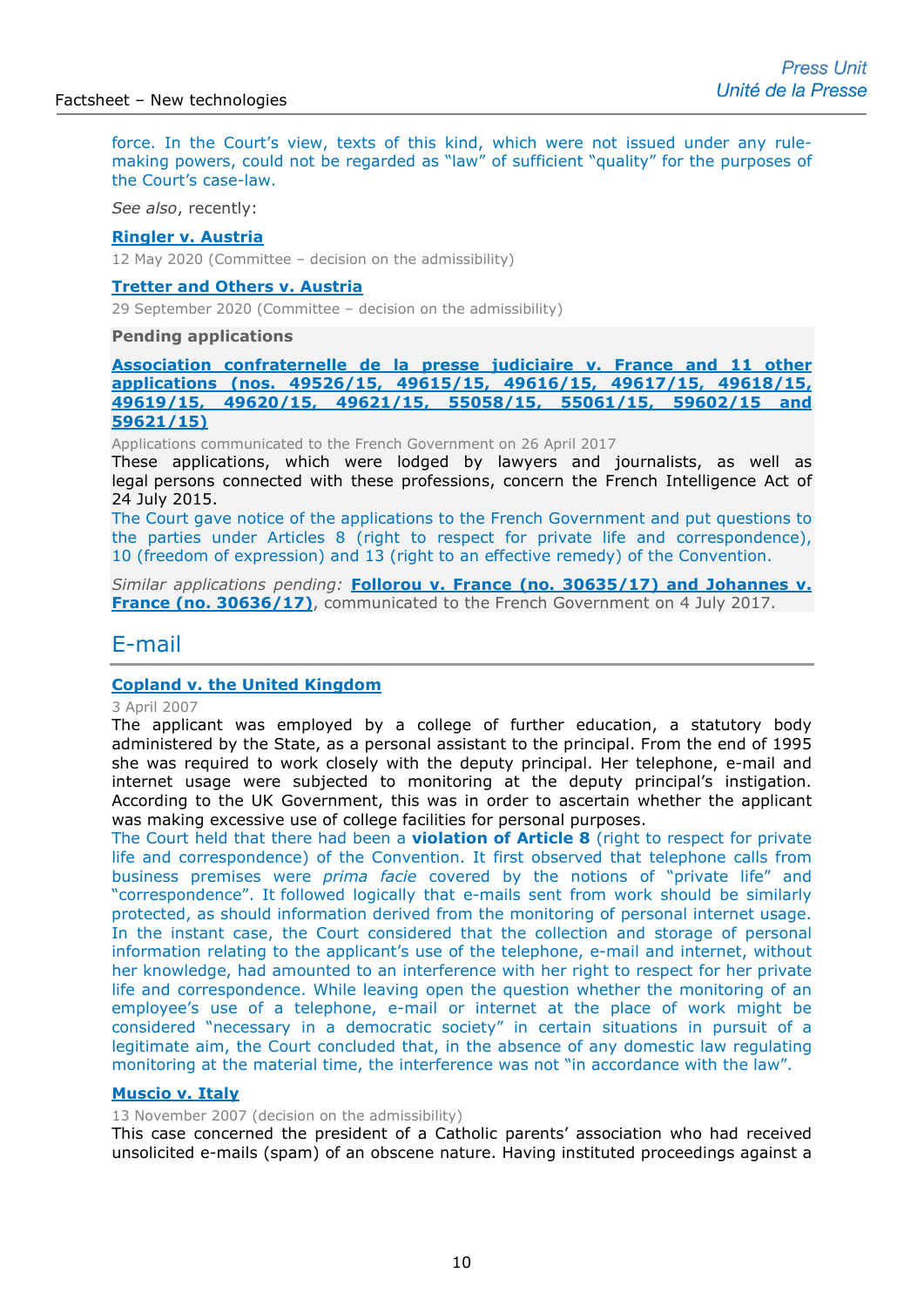person or persons unknown, he contested the decision to take no further action on his complaint.

The Court declared **inadmissible**, as being manifestly ill-founded, the applicant's **complaint under Article 8** (right to respect for private and family life) of the Convention. It considered that receiving undesirable messages amounted to interference with the right to respect for private life. However, once connected to the Internet, e-mail users no longer enjoyed effective protection of their privacy and exposed themselves to the risk of receiving undesirable messages. In that context, the legal action brought by the applicant had had no chance of succeeding, since the national authorities and Internet service providers encountered objective difficulties in combating spam. The Court could not therefore require the State to make additional efforts to discharge its positive obligations under Article 8 of the Convention.

#### **[Benediktsdóttir v. Iceland](http://hudoc.echr.coe.int/sites/eng/pages/search.aspx?i=001-93526)**

16 June 2009 (decision on the admissibility)

The applicant complained that, by affording her insufficient protection against unlawful publication of her private e-mails in the media, Iceland had failed to secure her rights guaranteed by Article 8 (right to respect for private life and correspondence). She submitted that an unknown third party had obtained the e-mails in question, without her knowledge and consent from a server formerly owned and operated by her former employer who had gone bankrupt. The e-mail communications consisted in particular of direct quotations or paraphrasing of e-mail exchanges between the applicant and the former colleague of a multinational company's Chief Executive Officer and his wishes to find a suitable lawyer to assist him in handing over to the police allegedly incriminating material he had in his possession and to represent him in a future court case against the leaders of the multinational company in question. At the time there was an ongoing public debate in Iceland relating to allegations that undue influence had been exerted by prominent figures on the most extensive criminal investigations ever carried out in the country.

The Court declared the application **inadmissible** as being manifestly ill-founded. It found that there was nothing to indicate that the Icelandic authorities had transgressed their margin of appreciation and had failed to strike a fair balance between the newspaper's freedom of expression and the applicant's right to respect for her private life and correspondence under Article 8 of the Convention.

### **[Helander v. Finland](http://hudoc.echr.coe.int/sites/eng-press/pages/search.aspx?i=003-4520683-5454274)**

10 September 2013 (decision on the admissibility)

This case concerned a complaint brought by a prisoner that the prison authority had refused to forward legal correspondence to him, which had been sent to the prison's official e-mail address by his lawyer.

The Court declared the case **inadmissible**, as being manifestly ill-founded, as the applicant's lawyer had immediately been informed that his e-mail would not be conveyed to his client and that lawyer and client remained able at all times to communicate quickly by telephone, letter or personal visit. The Court also recognised that, under Finland's current legislation, lawyer-client confidentiality could not be guaranteed in e-mail correspondence, and that the prison authority therefore had a genuine reason for not forwarding the message on.

### **Sérvulo & Associados - [Sociedade de Advogados, RL v. Portugal](http://hudoc.echr.coe.int/eng?i=003-5160398-6379496)**

3 September 2015 See above, under "Electronic data".

### **[M.P. v. Portugal](https://hudoc.echr.coe.int/eng-press?i=003-7110981-9629342) (no. 27516/14)**

### 7 September 2021

The applicant's former husband accessed emails that she had exchanged on a dating site and produced them, without her consent, in the context, firstly, of proceedings that he had brought for shared parental responsibility and, secondly, divorce proceedings.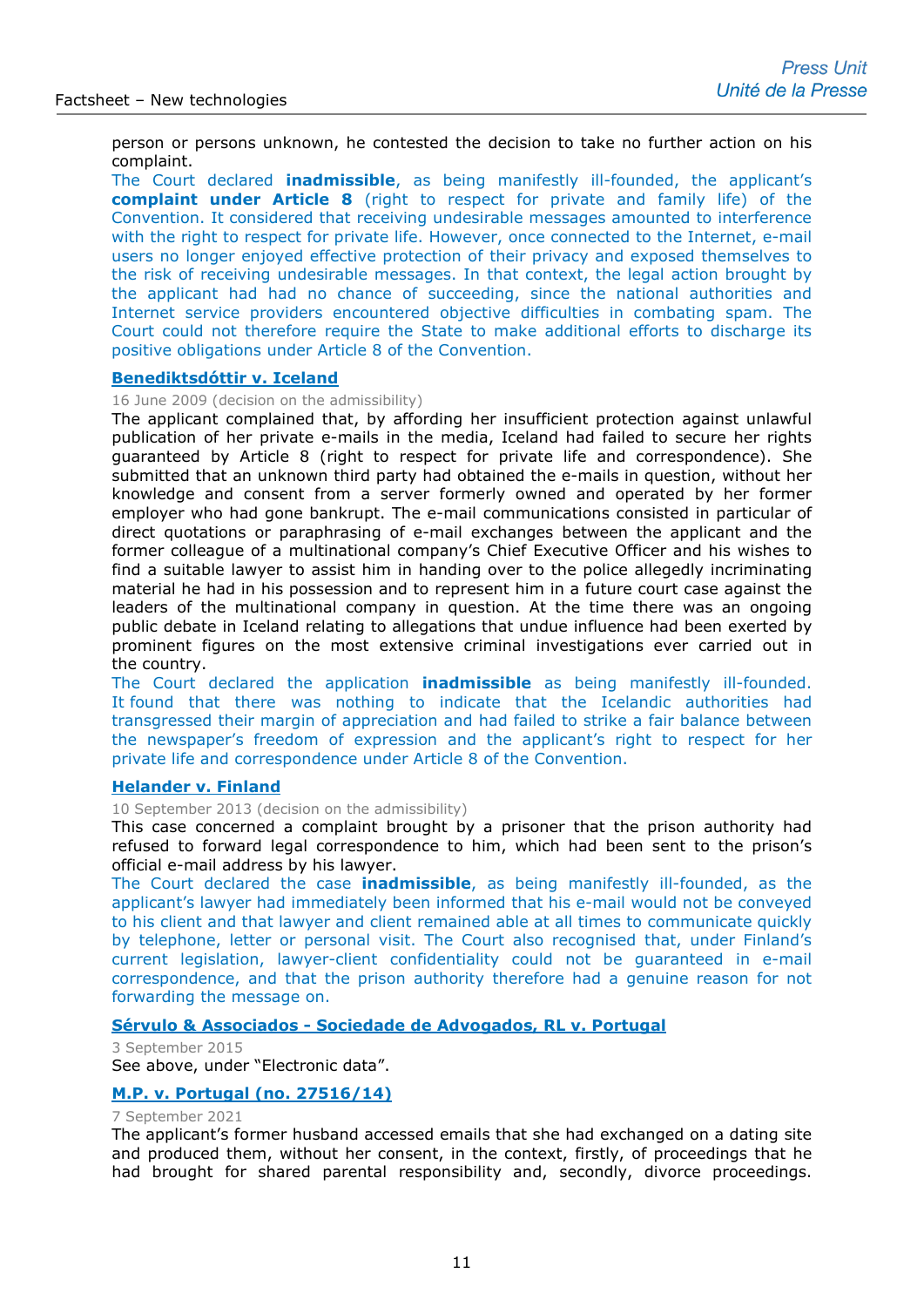The Family Affairs Court did not ultimately take these emails into consideration. The applicant complained about the fact that the courts had not punished her husband for disclosing them.

The Court held that there had been **no violation of Article 8** (right to respect for private life and correspondence) of the Convention, finding that the Portuguese State had discharged its positive obligation to protect the applicant's rights to respect for her private life and the confidentiality of her correspondence. It noted, in particular, that the effects of the disclosure of the emails in question on the applicant's private life had been limited, as they had been disclosed only in the civil proceedings, and public access to files in this type of proceedings was limited. The Court also noted that these emails had not ultimately been examined, since the Family Affairs Court had not actually ruled on the merits of the husband's requests. In the Court's view, the Portuguese authorities had balanced the competing interests, in compliance with the criteria laid down in its caselaw. In addition, given that the applicant had waived the right to any civil claims in the context of the criminal proceedings, the only question which remained to be decided was that of the husband's criminal liability, a matter on which the Court could not rule.

# GPS (Global Positioning System)

### **[Uzun v. Germany](http://hudoc.echr.coe.int/sites/eng-press/pages/search.aspx?i=003-3241790-3612154)**

#### 2 September 2010

The applicant, suspected of involvement in bomb attacks by a left-wing extremist movement, complained in particular that his surveillance via GPS and the use of the data obtained thereby in the criminal proceedings against him had violated his right to respect for private life.

The Court held that there had been **no violation of Article 8** (right to respect for private life) of the Convention. Given that the criminal investigation had concerned very serious crimes, it found that the GPS surveillance of the applicant had been proportionate.

### **[Ben Faiza v. France](http://hudoc.echr.coe.int/eng-press?i=003-5999245-7685292)**

#### 8 February 2018

This case concerned surveillance measures taken against the applicant in a criminal investigation into his involvement in drug-trafficking offences. The applicant alleged that these measures (both the installation of a geolocation device on his vehicle and the court order issued to a mobile telephone operator to obtain records of his incoming and outgoing calls, together with the cell tower pings from his telephones, thus enabling the subsequent tracking of his movements) had constituted an interference with his right to respect for his private life.

The Court held that there had been a **violation of Article 8** (right to respect for private life) of the Convention as regards the real-time geolocation of the applicant's vehicle by means of a GPS device on 3 June 2010, finding that, in the sphere of real-time geolocation measures, French law (neither statute law nor case-law) did not at the relevant time indicate with sufficient clarity to what extent and how the authorities were entitled to use their discretionary power. The applicant had therefore not enjoyed the minimum protection afforded by the rule of law in a democratic society. The Court noted, however, that subsequently France had adopted a legislative mechanism governing the use of geolocation and strengthening the right to respect for privacy (Law of 28 March 2014). The Court further held that there had been **no violation of Article 8** concerning the court order issued to a mobile telephone operator on 24 July 2009 to obtain the list of cell towers pinged by the applicant's phone for subsequent tracking of his movements. It noted in particular that the court order had constituted an interference with the applicant's private life but was in accordance with the law. Further, the order had been aimed at establishing the truth in the context of criminal proceedings for the importing of drugs in an organised gang, criminal conspiracy and money laundering, and had thus pursued the legitimate aims of preventing disorder or crime or protecting public health.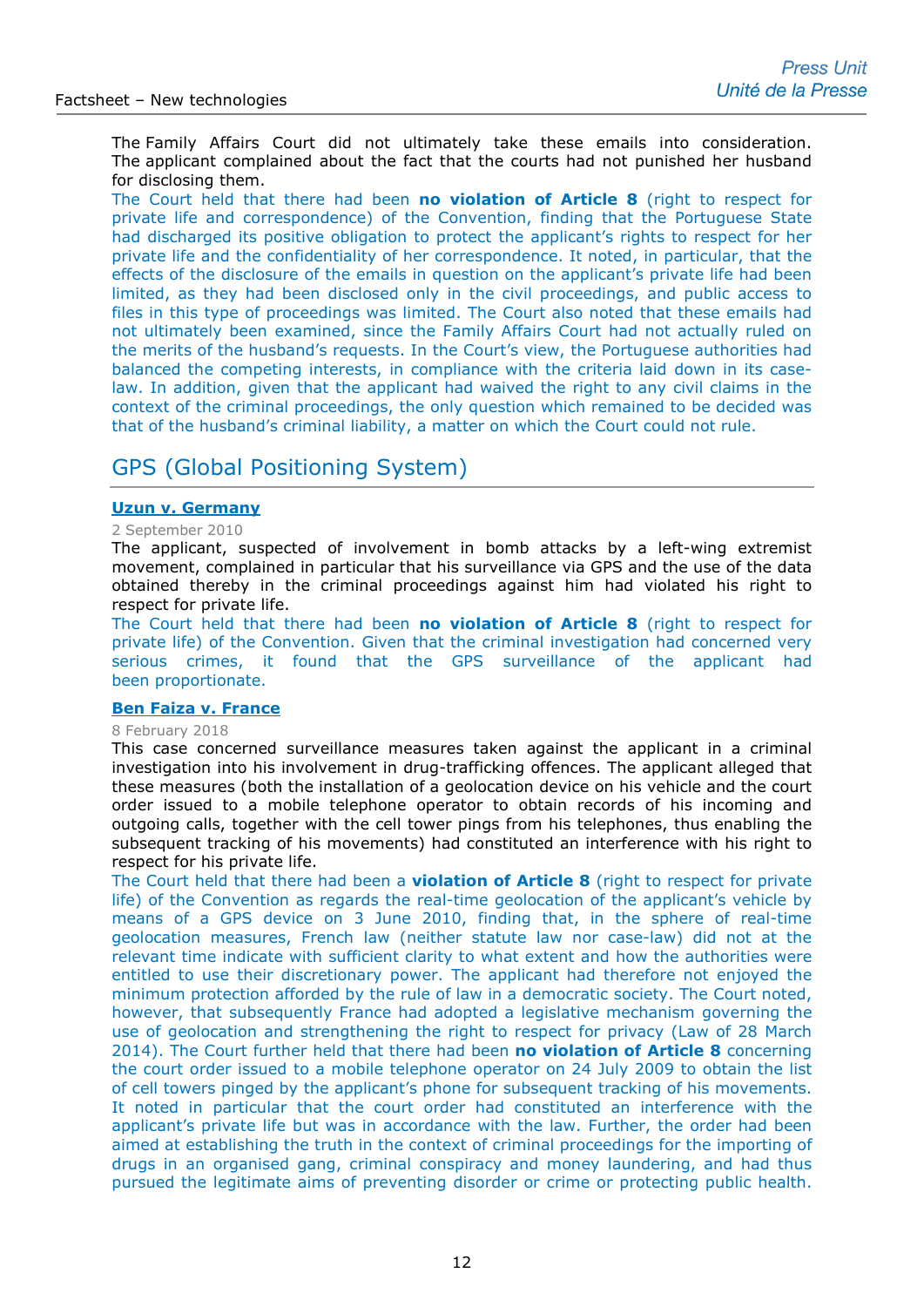The Court also considered that the measure had been necessary in a democratic society because it was aimed at breaking up a major drug-trafficking operation. Lastly, the information obtained had been used in an investigation and a criminal trial during which the applicant had been guaranteed an effective review consistent with the rule of law.

# Internet<sup>[5](#page-12-0)</sup>

### **[Perrin v. the United Kingdom](http://hudoc.echr.coe.int/sites/eng/pages/search.aspx?i=002-3684)**

18 October 2005 (decision on the admissibility)

The case concerned the conviction and sentencing to 30 months' imprisonment of a French national based in the United Kingdom – and operating a United States-based Internet company with sexually explicit content – for publishing obscene articles on Internet.

The Court rejected the applicant's **complaint under Article 10** (freedom of expression) of the Convention as **inadmissible** (manifestly ill-founded). It was satisfied that the criminal conviction was necessary in a democratic society in the interests of the protection of morals and/or the rights of others and that the sentence was not disproportionate.

### **Paeffgen [GmbH v. Germany](http://hudoc.echr.coe.int/sites/eng/pages/search.aspx?i=002-2549)**

18 September 2007 (decision on the admissibility)

The case concerned proceedings brought against the applicant company, engaged in ecommerce, by other companies and private individuals claiming that its registration and use of certain Internet domains breached their trademark rights and / or their rights to a (business) name.

The Court declared **inadmissible**, as being manifestly ill-founded, the applicant company's **complaint under Article 1** (protection of property) **of Protocol No. 1** to the Convention. It found that the court orders requiring the applicant company to cancel the domains had struck a fair balance between the protection of its possessions and the requirements of the general interest (i.e. to prevent the company from continuing to violate third parties' trademark rights).

### **[K.U. v. Finland \(application no. 2872/02\)](http://hudoc.echr.coe.int/sites/eng-press/pages/search.aspx?i=003-2564792-2788755)**

#### 2 December 2008

This case concerned an advertisement of a sexual nature posted about a 12-year old boy on an Internet dating site. Under Finnish legislation in place at the time<sup>6</sup>, the police and the courts could not require the Internet provider to identify the person who had posted the ad. In particular, the service provider refused to identify the person responsible, claiming it would constitute a breach of confidentiality.

The Court held that there had been a **violation of Article 8** (right to respect for private and family life) of the Convention. It considered that posting the ad was a criminal act which made a minor a target for paedophiles. The legislature should have provided a framework for reconciling the confidentiality of Internet services with the prevention of disorder or crime and the protection of the rights and freedoms of others, and in particular children and other vulnerable individuals.

### **[Times Newspapers Ltd v. the United Kingdom](http://hudoc.echr.coe.int/sites/eng-press/pages/search.aspx?i=003-2660293-2907014) (nos. 1 & 2)**

#### 10 March 2009

The applicant company, owner and publisher of *The Times* newspaper, alleged that the rule under United Kingdom law, whereby a new cause of action in libel proceedings accrues each time defamatory material on the Internet is accessed ("the Internet publication rule"), constituted an unjustifiable and disproportionate restriction on its right to freedom of expression. In December 1999 the applicant newspaper published two

<span id="page-12-1"></span><span id="page-12-0"></span><sup>&</sup>lt;sup>5</sup>. See also the factsheet on  $"Access$  to Internet and freedom to impart information".<br><sup>6</sup>. A legal framework had been introduced by the time of the European Court of Human Rights' judgment under the Exercise of Freedom of Expression in Mass Media Act.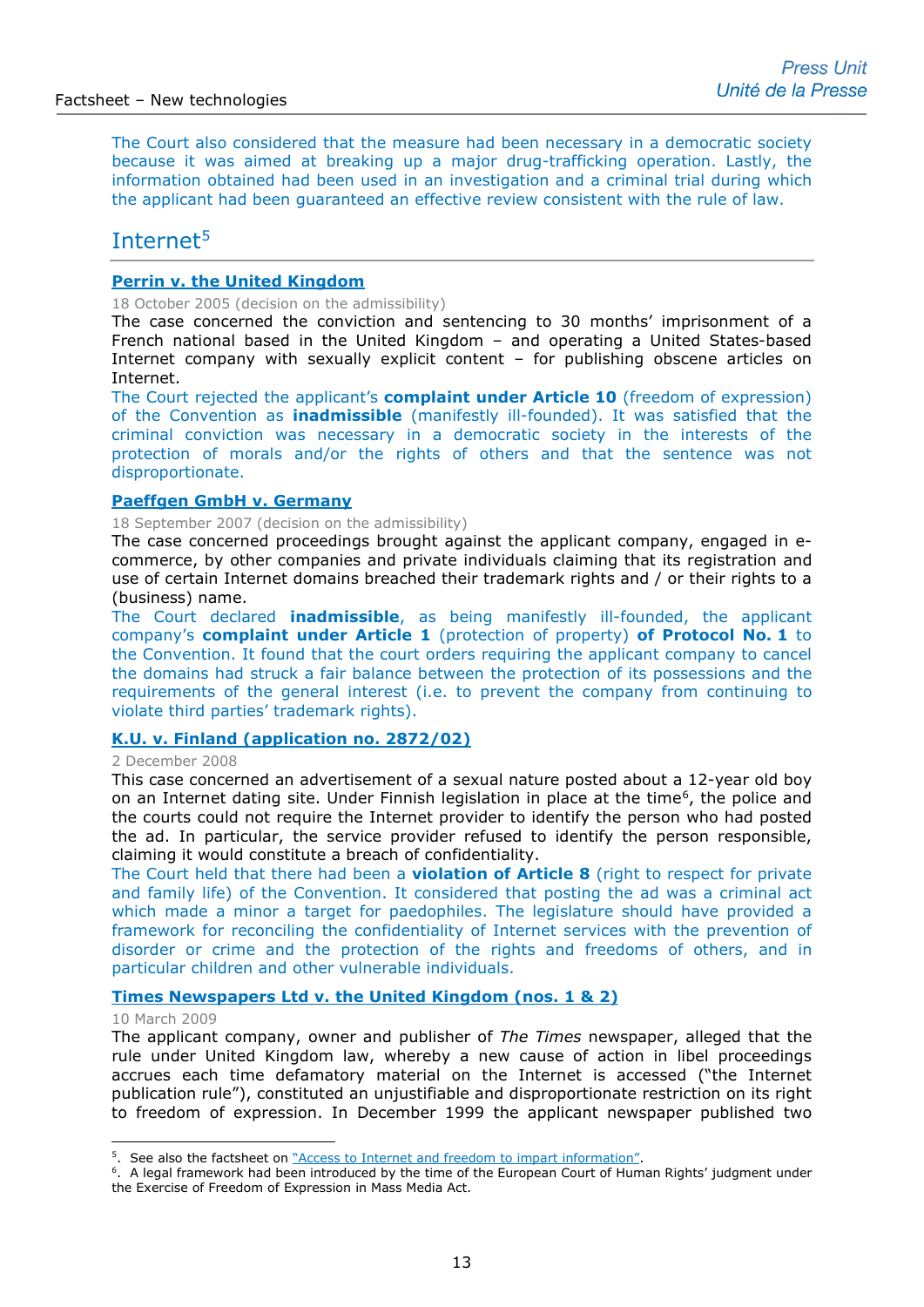articles that were allegedly defamatory of a private individual. Both articles were uploaded onto *The Times*' website on the same day as they were published in the paper version of the newspaper. During the subsequent libel proceedings against the applicant newspaper, it was required to add a notice to both articles in the Internet archive announcing that they were subject to libel litigation and were not to be reproduced or relied on without reference to the applicant company's legal department.

In this judgment the Court underlined that, in the light of its accessibility and its capacity to store and communicate vast amounts of information, the Internet plays an important role in enhancing the public's access to news and facilitating the dissemination of information in general. In the present case, it found that there had been **no violation of Article 10** (freedom of expression) of the Convention: since the archives were managed by the newspaper itself and the domestic courts had not suggested that the articles be removed altogether, the requirement to add an appropriate qualification to the Internet version had not been disproportionate.

#### **[Willem v.](http://hudoc.echr.coe.int/sites/eng/pages/search.aspx?i=003-2803253-3069793) France**

#### 16 July 2009

This case concerned the call for a boycott of Israeli products by a mayor, notably via the municipality's internet site. The mayor was subsequently convicted of provoking discrimination.

The Court found that there had been **no violation of Article 10** (freedom of expression) of the Convention. The reasons given by the French courts to justify the interference with the applicant's freedom of expression had been "relevant and sufficient" for the purposes of Article 10. In addition, the fine imposed had been relatively moderate and proportionate to the aim pursued.

### **[Renaud v. France](http://cmiskp.echr.coe.int/tkp197/view.asp?action=html&documentId=863450&portal=hbkm&source=externalbydocnumber&table=F69A27FD8FB86142BF01C1166DEA398649)**

25 February 2010

The applicant complained of his conviction for defaming and publicly insulting a mayor on the Internet site of the association of which he was president and webmaster.

The Court held that there had been a **violation of Article 10** (freedom of expression) of the Convention. It considered that the applicant's conviction had been disproportionate to the legitimate aim of protecting the reputation and rights of others.

### **[Editorial Board of Pravoye Delo and Shtekel v. Ukraine](http://hudoc.echr.coe.int/sites/eng-press/pages/search.aspx?i=003-3526464-3979688)**

#### 5 May 2011

This case mainly concerned the lack of adequate safeguards in Ukrainian law for journalists' use of information obtained from the Internet. In particular, defamation proceedings had been brought against a local newspaper and its editor-in-chief following their publication of a letter downloaded from the Internet alleging that senior local officials were corrupt and involved with the leaders of an organised criminal gang. The domestic courts ruled against the applicants and ordered them to publish an apology and pay 15,000 Ukrainian hryvnias (approximately EUR 2,394), eventually waived via a friendly settlement.

The Court held that the order to the editor-in-chief to apologise had not been done in accordance with the law, and had, therefore, been in **violation of Article 10** (freedom of expression) of the Convention. It further held that there had been a **violation of Article 10** because of the lack of adequate safeguards for journalists using information obtained from the Internet. Notably, "having regard to the role the Internet plays in the context of professional media activities ... and its importance for the exercise of the right to freedom of expression generally ..., the Court consider[ed] that the absence of a sufficient legal framework at the domestic level allowing journalists to use information obtained from the Internet without fear of incurring sanctions seriously hinders the exercise of the vital function of the press as a 'public watchdog' ..." (§ 64 of the judgment).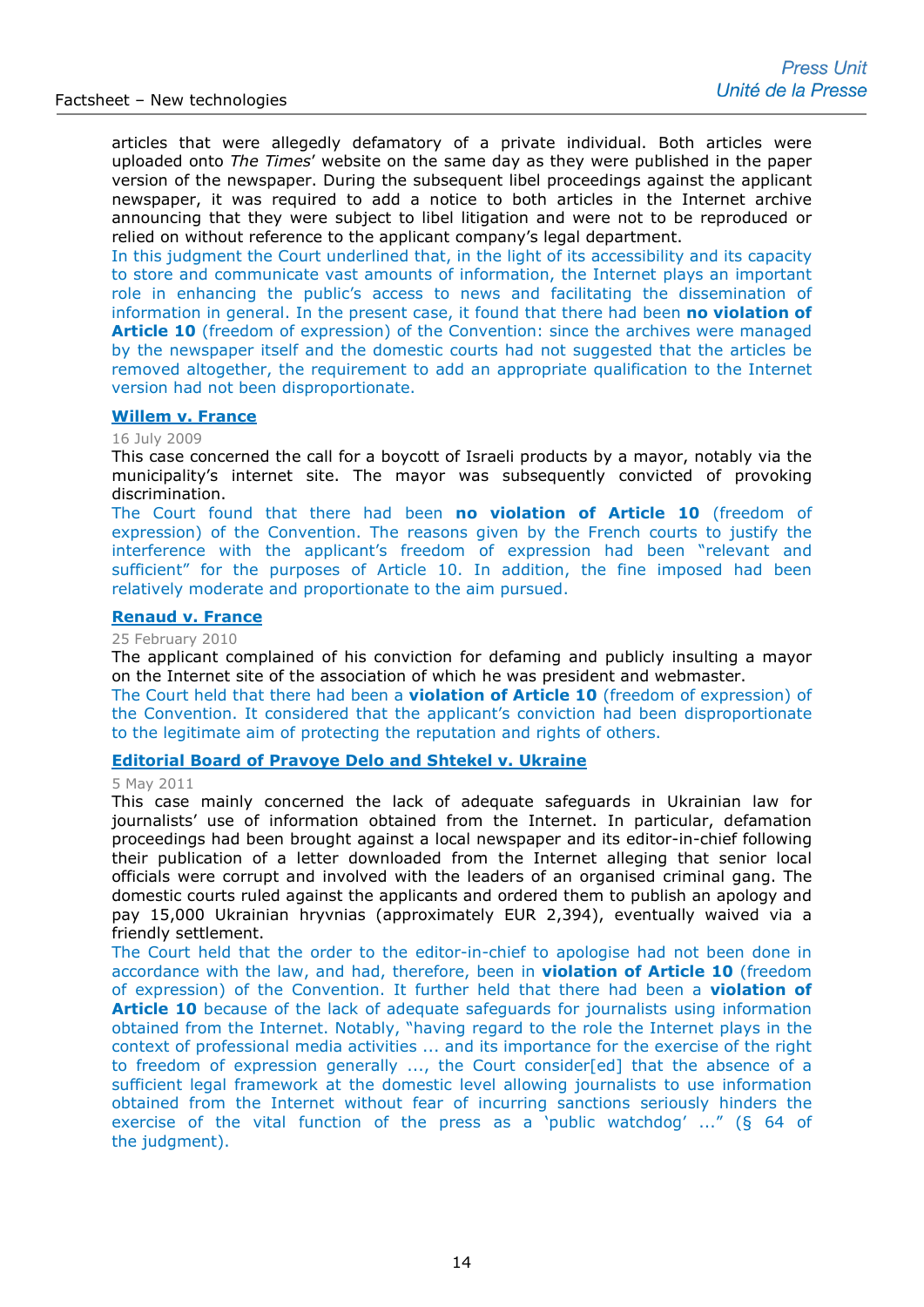### **[Mosley v. the United Kingdom](http://hudoc.echr.coe.int/sites/eng-press/pages/search.aspx?i=003-3532677-3987590)**

### 10 May 2011

This case concerned the publication of articles, images and video footage in the *News of the World* newspaper and on its website which disclosed details of Max Mosley's sexual activities. The applicant complained about the authorities' failure to impose a legal duty on the newspaper to notify him in advance of further publication of the material so that he could seek an interim injunction.

The Court found that there had been **no violation of Article 8** (right to respect for private life) of the Convention. It held in particular that the European Convention on Human Rights did not require media to give prior notice of intended publications to those who feature in them.

### **[Ahmet Yıldırım](http://hudoc.echr.coe.int/sites/eng-press/pages/search.aspx?i=003-4202780-4985142) v. Turkey**

#### 18 December 2012

This case concerned a court decision to block access to Google Sites, which hosted an Internet site whose owner was facing criminal proceedings for insulting the memory of Atatürk. As a result of the decision, access to all other sites hosted by the service was blocked. The applicant complained that he was unable to access his own Internet site because of this measure ordered in the context of criminal proceedings without any connection to him or his site. He submitted that the measure infringed his right to freedom to receive and impart information and ideas.

The Court held that there had been a **violation of Article 10** (freedom of expression) of the Convention. It found that the effects of the measure in question had been arbitrary and the judicial review of the blocking of access had been insufficient to prevent abuses.

### **[Ashby Donald and Others v. France](http://hudoc.echr.coe.int/sites/fra/pages/search.aspx?i=002-7393)**

#### 10 January 2013

This case concerned the conviction of fashion photographers for copyright infringement following the publication on the Internet site of a fashion company run by two of the applicants, without the authorisation of the fashion houses concerned, of photos taken by the other applicant at fashion shows in 2003.

The Court held that there had been **no violation of Article 10** (freedom of expression) of the Convention. In the circumstances of the case and regard being had to the particularly wide margin of appreciation open to the domestic authorities, the nature and gravity of the penalties imposed on the applicants were not such that the Court could find that the interference in issue was disproportionate to the aim pursued.

#### **[Neij and Sunde Kolmisoppi v. Sweden](http://hudoc.echr.coe.int/sites/fra-press/pages/search.aspx?i=003-4288974-5121717)**

19 February 2013 (decision on the admissibility)

This case concerned the complaint by two of the co-founders of "The Pirate Bay", one of the world's largest websites for sharing torrent files, that their conviction for complicity to commit crimes in violation of the Copyright Act had breached their freedom of expression.

The Court declared the application **inadmissible** as being manifestly ill-founded. It held that sharing, or allowing others to share, files of this kind on the Internet, even copyright-protected material and for profit-making purposes, was covered by the right to "receive and impart information" under Article 10 (freedom of expression) of the Convention. However, it considered that the domestic courts had rightly balanced the competing interests at stake – i.e. the right of the applicants to receive and impart information and the necessity to protect copyright – when convicting the applicants.

### **[Akdeniz v. Turkey](http://hudoc.echr.coe.int/sites/eng/pages/search.aspx?i=001-142383)**

### 11 March 2014 (decision on the admissibility)

This case concerned the blocking of access to two websites on the grounds that they streamed music without respecting copyright legislation. The applicant, who had applied to the European Court of Human Rights as a user of the websites in question, complained in particular of a violation of his freedom of expression.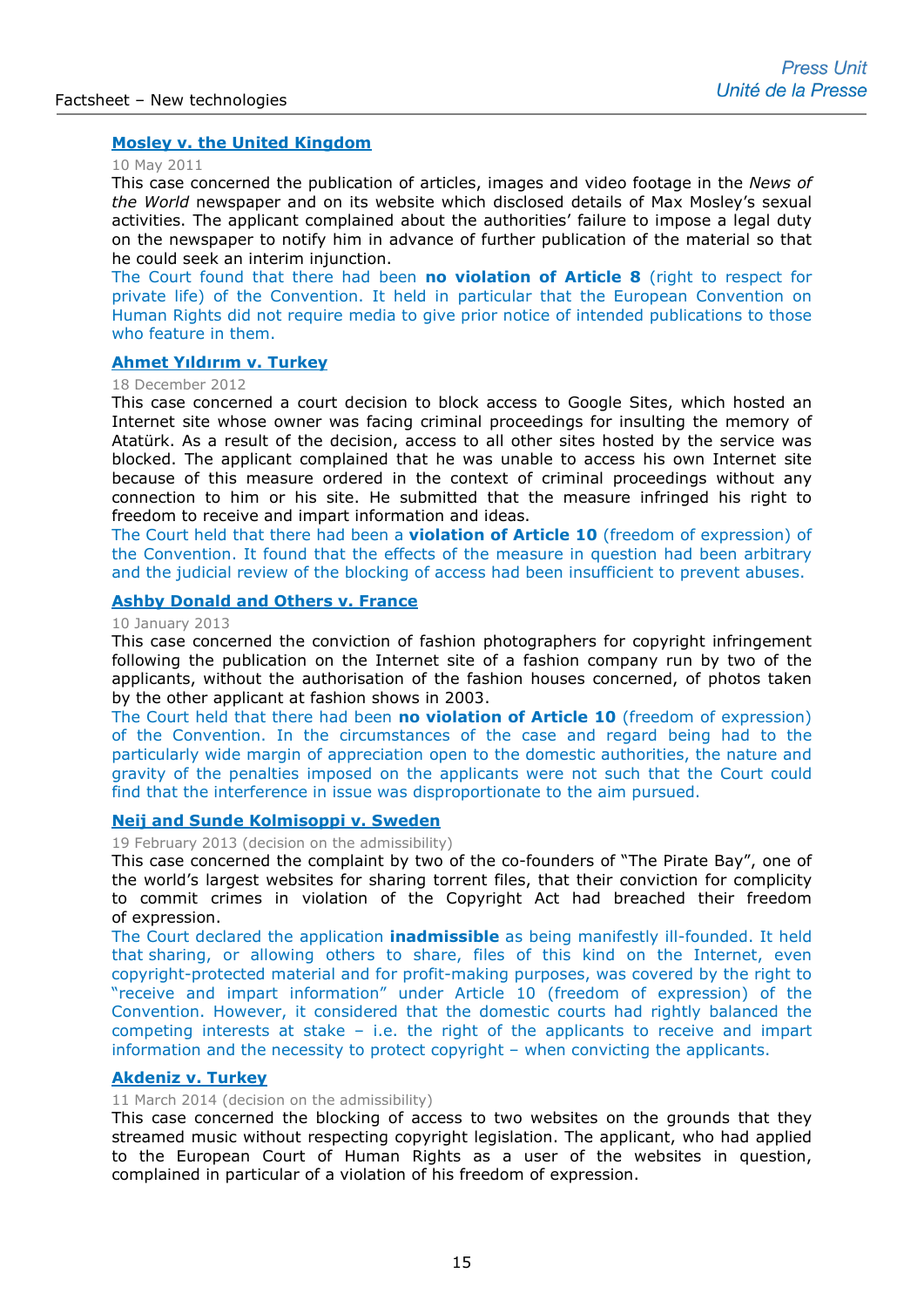The Court declared the application **inadmissible** (incompatible *ratione personae*), finding that the applicant could not claim to be a "victim" in the sense of Article 34 (right of individual application) of the Convention. While stressing that the rights of internet users are of paramount importance, the Court nevertheless noted that the two music streaming websites had been blocked because they operated in breach of copyright law. As a user of these websites, the applicant had benefited from their services, and he had only been deprived of one way among others of listening to music. The Court further observed that the applicant had at his disposal many means to access to a range of musical works, without thereby contravening the rules governing copyright.

### **[Delfi AS v. Estonia](http://hudoc.echr.coe.int/sites/eng-press/pages/search.aspx?i=003-5110487-6300958)**

### 16 June 2015 (Grand Chamber)

This was the first case in which the Court had been called upon to examine a complaint about liability for user-generated comments on an Internet news portal. The applicant company, which runs a news portal run on a commercial basis, complained that it had been held liable by the national courts for the offensive comments posted by its readers below one of its online news articles about a ferry company. At the request of the lawyers of the owner of the ferry company, the applicant company removed the offensive comments about six weeks after their publication.

The Court held that there had been **no violation of Article 10** (freedom of expression) of the Convention, finding that the Estonian courts' finding of liability against the applicant company had been a justified and proportionate restriction on the portal's freedom of expression, in particular, because: the comments in question had been extreme and had been posted in reaction to an article published by the applicant on its professionally managed news portal run on a commercial basis; the steps taken by the applicant to remove the offensive comments without delay after their publication had been insufficient; and the 320 euro fine had by no means been excessive for the applicant, one of the largest Internet portals in Estonia.

### **[Cengiz and Others v. Turkey](http://hudoc.echr.coe.int/eng-press?i=003-5241080-6502267)**

### 1 December 2015

This case concerned the blocking of access to *YouTube*, a website enabling users to send, view and share videos. The applicants complained in particular of an infringement of their right to freedom to receive and impart information and ideas.

The Court held that there had been a **violation of Article 10** (freedom of expression) of the Convention, finding in particular that the applicants, all academics in different universities, had been prevented from accessing *YouTube* for a lengthy period of time and that, as active users, and having regard to the circumstances of the case, they could legitimately claim that the blocking order in question had affected their right to receive and impart information and ideas. The Court also observed that *YouTube* was a single platform which enabled information of specific interest, particularly on political and social matters, to be broadcast and citizen journalism to emerge. The Court further found that there was no provision in the law allowing the domestic courts to impose a blanket blocking order on access to the Internet, and in the present case to *YouTube*, on account of one of its contents.

### **[Kalda v. Estonia](http://hudoc.echr.coe.int/eng-press?i=003-5274809-6556598)**

### 19 January 2016

This case concerned a prisoner's complaint about the authorities' refusal to grant him access to three Internet websites, containing legal information, run by the State and by the Council of Europe. The applicant complained in particular that the ban under Estonian law on his accessing these specific websites had breached his right to receive information via the Internet and prevented him from carrying out legal research for court proceedings in which he was engaged.

The Court held that there had been a **violation of Article 10** (freedom of expression) of the Convention. It found in particular that Contracting States are not obliged to grant prisoners access to Internet. However, if a State is willing to allow prisoners access, as is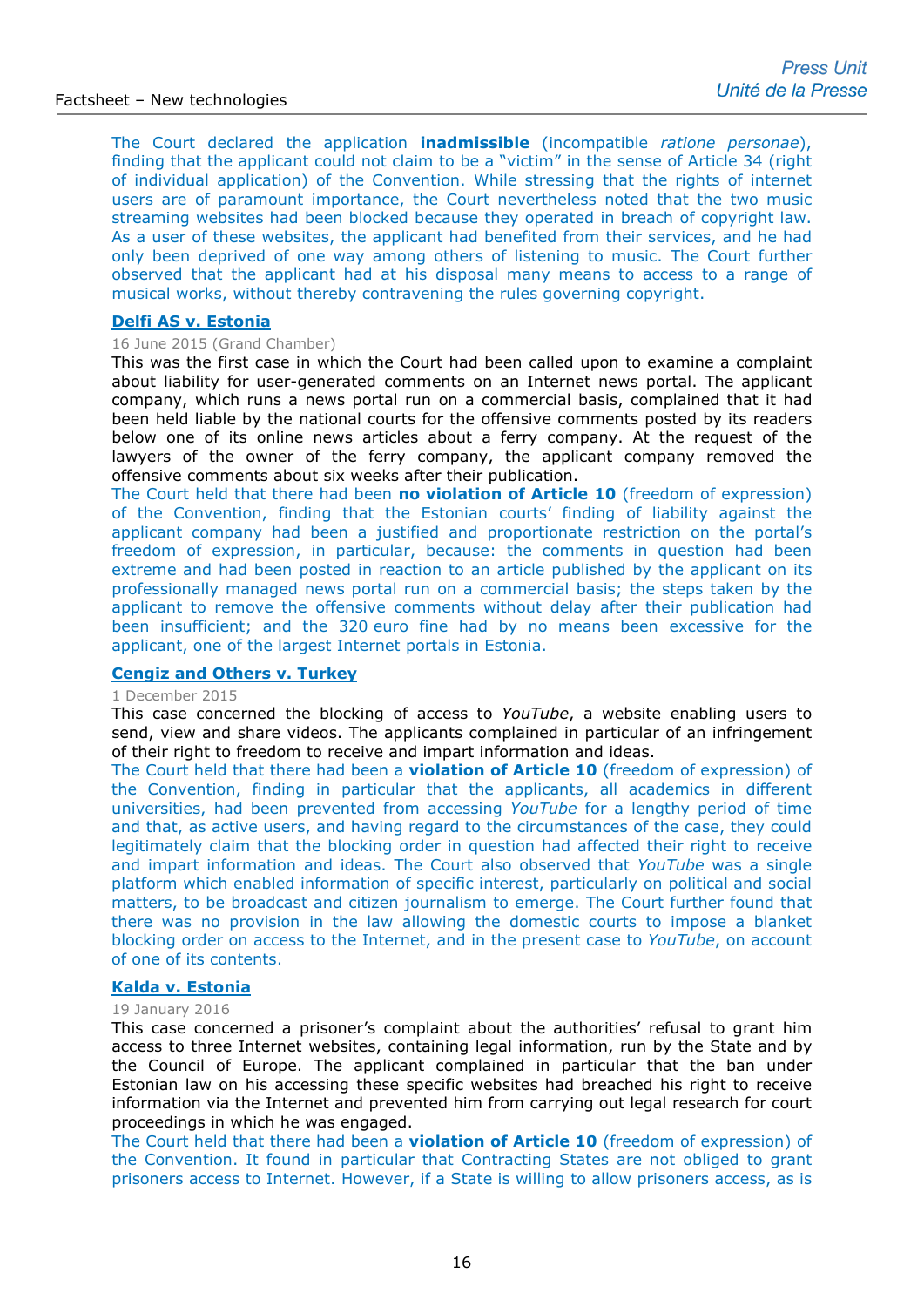the case in Estonia, it has to give reasons for refusing access to specific sites. In the specific circumstances of the applicant's case, the reasons, namely the security and costs implications, for not allowing him access to the Internet sites in question had not been sufficient to justify the interference with his right to receive information. Notably, the authorities had already made security arrangements for prisoners' use of Internet via computers specially adapted for that purpose and under the supervision of the prison authorities and had borne the related costs. Indeed, the domestic courts had undertaken no detailed analysis as to the possible security risks of access to the three additional websites in question, bearing in mind that they were run by an international organisation and by the State itself.

*See also*: **[Jankovskis v. Lithuania](http://hudoc.echr.coe.int/eng?i=001-170354)**, judgment of 17 January 2017.

### **[Magyar Tartalomszolgáltatók Egyesülete](http://hudoc.echr.coe.int/eng-press?i=003-5288151-6577157) and Index.hu Zrt v. Hungary**

### 2 February 2016

This case concerned the liability of a self-regulatory body of Internet content providers and an Internet news portal for vulgar and offensive online comments posted on their websites following the publication of an opinion criticising the misleading business practices of two real estate websites. The applicants complained about the Hungarian courts' rulings against them, which had effectively obliged them to moderate the contents of comments made by readers on their websites, arguing that that had gone against the essence of free expression on the Internet.

The Court held that there had been a **violation of Article 10** (freedom of expression) of the Convention. It reiterated in particular that, although not publishers of comments in the traditional sense, Internet news portals had to, in principle, assume duties and responsibilities. However, the Court considered that the Hungarian courts, when deciding on the notion of liability in the applicants' case, had not carried out a proper balancing exercise between the competing rights involved, namely between the applicants' right to freedom of expression and the real estate websites' right to respect for its commercial reputation. Notably, the Hungarian authorities accepted at face value that the comments had been unlawful as being injurious to the reputation of the real estate websites.

### **[Dallas v. the United Kingdom](http://hudoc.echr.coe.int/eng-press?i=003-5297937-6593016)**

### 11 February 2016

This case concerned the applicant's conviction for contempt of court as a result of her conducting Internet research in relation to the criminal case she was trying as a juror. The applicant complained that the common law offence of contempt of court had not been sufficiently clear.

The Court held that there had been **no violation of Article 7** (no punishment without law) of the Convention. It found in particular that the test for contempt of court applied in her case had been both accessible and foreseeable. The law-making function of the courts had remained within reasonable limits and the judgment in her case could be considered, at most, a step in the gradual clarification of the rules of criminal liability for contempt of court through judicial interpretation. Any development of the law had been consistent with the essence of the offence and could be reasonably foreseen.

### **[Pihl v. Sweden](http://hudoc.echr.coe.int/eng-press?i=003-5650866-7156310)**

### 7 February 2017 (decision on the admissibility)

The applicant had been the subject of a defamatory online comment, which had been published anonymously on a blog. He made a civil claim against the small non-profit association which ran the blog, claiming that it should be held liable for the third-party comment. The claim was rejected by the Swedish courts and the Chancellor of Justice. The applicant complained to the Court that by failing to hold the association liable, the authorities had failed to protect his reputation and had violated his right to respect for his private life.

The Court declared the application **inadmissible** as being manifestly ill-founded. It noted in particular that, in cases such as this, a balance must be struck between an individual's right to respect for his private life, and the right to freedom of expression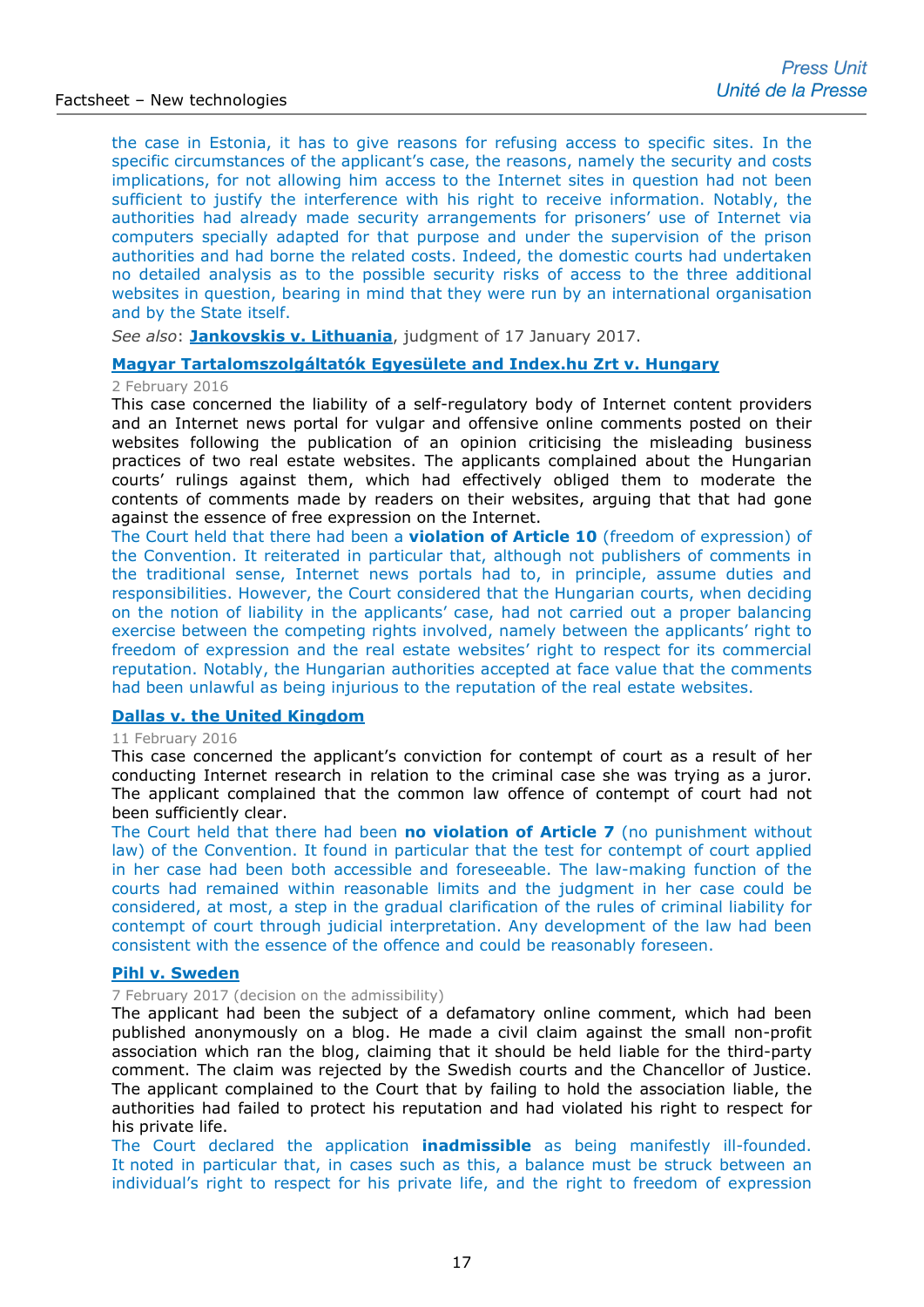enjoyed by an individual or group running an internet portal. In light of the circumstances of this case, the Court found that national authorities had struck a fair balance when refusing to hold the association liable for the anonymous comment. In particular, this was because: although the comment had been offensive, it had not amounted to hate speech or an incitement to violence; it had been posted on a small blog run by a non-profit association; it had been taken down the day after the applicant had made a complaint; and it had only been on the blog for around nine days.

### **[Bărbulescu v. Romania](http://hudoc.echr.coe.int/eng-press?i=003-5825428-7419362)**

#### 5 September 2017 (Grand Chamber)

This case concerned the decision of a private company to dismiss an employee – the applicant – after monitoring his electronic communications and accessing their contents. The applicant complained that his employer's decision was based on a breach of his privacy and that the domestic courts had failed to protect his right to respect for his private life and correspondence.

The Grand Chamber held, by eleven votes to six, that there had been a **violation of Article 8** (right to respect for private life and correspondence) of the Convention, finding that the Romanian authorities had not adequately protected the applicant's right to respect for his private life and correspondence. They had consequently failed to strike a fair balance between the interests at stake. In particular, the national courts had failed to determine whether the applicant had received prior notice from his employer of the possibility that his communications might be monitored; nor had they had regard either to the fact that he had not been informed of the nature or the extent of the monitoring, or the degree of intrusion into his private life and correspondence. In addition, the national courts had failed to determine, firstly, the specific reasons justifying the introduction of the monitoring measures; secondly, whether the employer could have used measures entailing less intrusion into the applicant's private life and correspondence; and thirdly, whether the communications might have been accessed without his knowledge.

### **[M.L. and W.W. v. Germany](http://hudoc.echr.coe.int/eng-press?i=003-6128897-7918743) (nos. 60798/10 and 65599/10)**

#### 28 June 2018

This case concerned the refusal by the Federal Court of Justice to issue an injunction prohibiting three different media from continuing to allow Internet users access to documentation concerning the applicants' conviction for the murder of a famous actor and mentioning their names in full. The applicants complained of an infringement of their right to respect for their private life

The Court held that there had been **no violation of Article 8** (right to respect for private life) of the Convention. It shared in particular the findings of the German Federal Court, which had reiterated that the media had the task of participating in the creation of democratic opinion, by making available to the public old news items that had been preserved in their archives. The Court also reiterated that the approach to covering a given subject was a matter of journalistic freedom and that Article 10 (freedom of expression) of the Convention left it to journalists to decide what details ought to be published, provided that these decisions corresponded to the profession's ethical norms. The inclusion in a report of individualised information, such as the full name of the person in question, was an important aspect of the press's work, especially when reporting on criminal proceedings which had attracted considerable attention that remained undiminished with the passage of time. Lastly, the Court noted that during their most recent request to reopen proceedings in 2004, the applicants had themselves contacted the press, transmitting a number of documents while inviting journalists to keep the public informed. This attitude put a different perspective on their hope of obtaining anonymity in the reports, or on the right to be forgotten online. In conclusion, having regard to the margin of appreciation left to the national authorities when weighing up divergent interests, the importance of maintaining the accessibility of press reports which had been recognised as lawful, and the applicants' conduct vis-à-vis the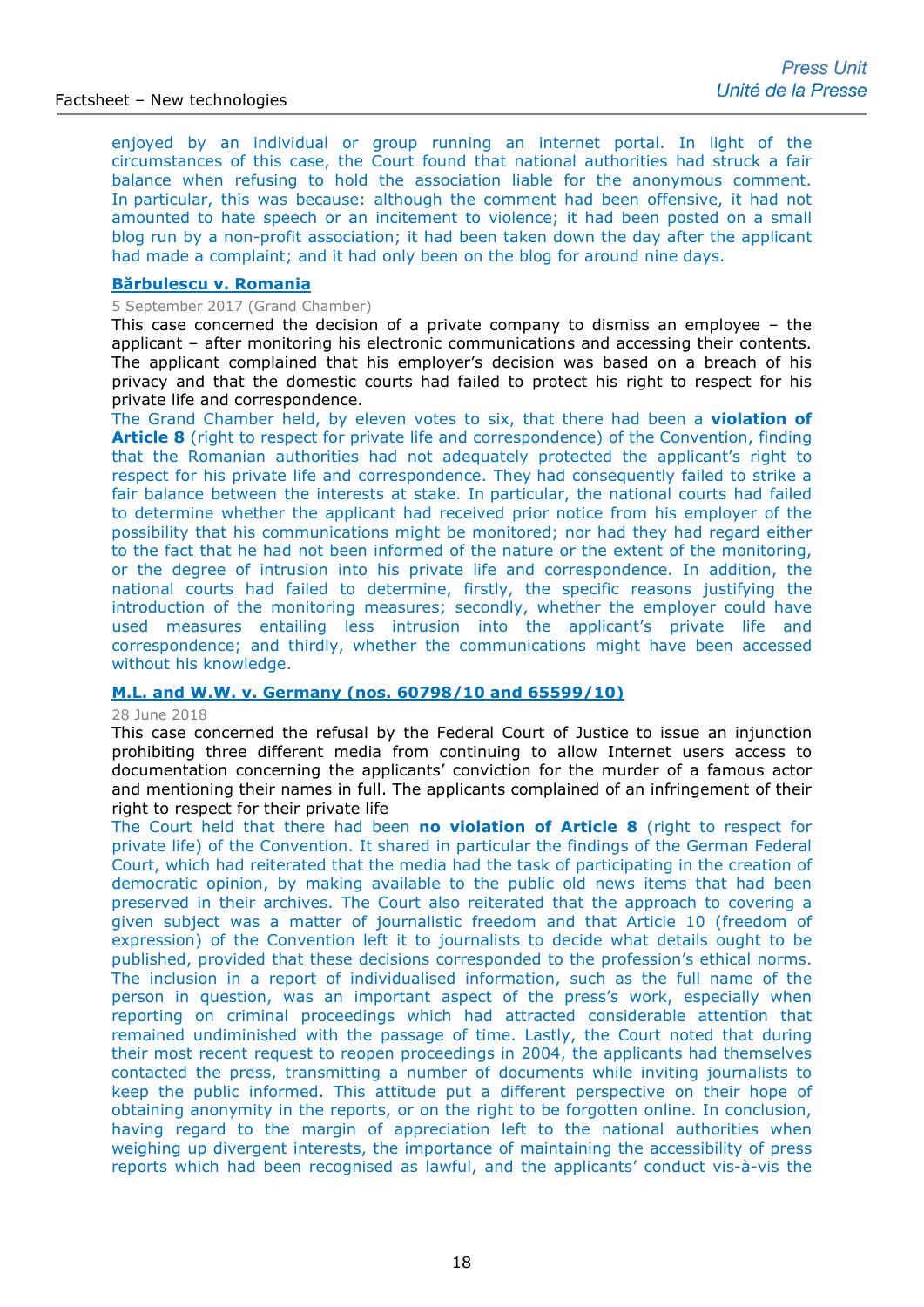press, the Court considered that there were no substantial grounds for it to substitute its view for that of the Federal Court of Justice.

### **[Savva Terentyev v. Russia](http://hudoc.echr.coe.int/eng-press?i=003-6173420-7999584)**

28 August 2018

This case concerned the applicant's conviction for inciting hatred after making insulting remarks about police officers in a comment under a blog post.

The Court held that there had been a **violation of Article 10** (freedom of expression) of the Convention. It found in particular that while the applicant's language had been offensive and shocking that alone was not enough to justify interfering with his right to freedom of expression. The domestic courts should have looked at the overall context of his comments, which had been a provocative attempt to express his anger at what he perceived to be police interference, rather than an actual call to physical violence against the police.

### **[Magyar Jeti Zrt v. Hungary](http://hudoc.echr.coe.int/eng-press?i=003-6268410-8164436)**

### 4 December 2018

This case concerned the applicant company being found liable for posting a hyperlink to an interview on YouTube which was later found to contain defamatory content. The applicant company complained that by finding it liable for posting the hyperlink on its website the domestic courts had unduly restricted its rights.

The Court held that there had been a **violation of Article 10** (freedom of expression) of the Convention. It underscored in particular the importance of hyperlinking for the smooth operation of the Internet and distinguished the use of hyperlinks from traditional publishing – hyperlinks directed people to available material rather than provided content. Updating its case-law on these issues, the Court set down elements which need to be considered under Article 10 when looking at whether posting a hyperlink could lead to liability and said that an individual assessment was necessary in each case. In the present case, the Court found that the Hungarian domestic law on objective (strict) liability for disseminating defamatory material had excluded the possibility of any meaningful assessment of the applicant company's right to freedom of expression in a situation where the courts should have scrutinised the issue carefully. Such objective liability for using a hyperlink could undermine the flow of information on the Internet, dissuading article authors and publishers from using such links if they could not control the information they led to. That could have a chilling effect on freedom of expression on the Internet. The Court therefore found that, overall, the applicant company had suffered an undue restriction of its rights.

### **[Høiness v. Norway](http://hudoc.echr.coe.int/eng-press?i=003-6360754-8328497)**

#### 19 March 2019

This case concerned the Norwegian courts' refusal to impose civil liability on an Internet forum host after vulgar comments about the applicant had been posted on the forum. The applicant complained that the authorities had violated her rights by not sufficiently protecting her right to protection of her reputation and by requiring her to pay litigation costs to the extent seen in her case.

The Court held that there had been **no violation of Article 8** (right to respect for private life) of the Convention, finding that the Norwegian courts had sufficiently safeguarded the applicant's rights under that provision. It considered in particular that the national courts had acted within their discretion ("margin of appreciation") when seeking to establish a balance between the applicant's rights under Article 8 and the opposing right to freedom of expression under Article 10 of the Convention of the news portal and host of the debate forums. Moreover, the domestic courts' rulings on litigation costs being awarded to the defendants had not as such violated Article 8 of the Convention.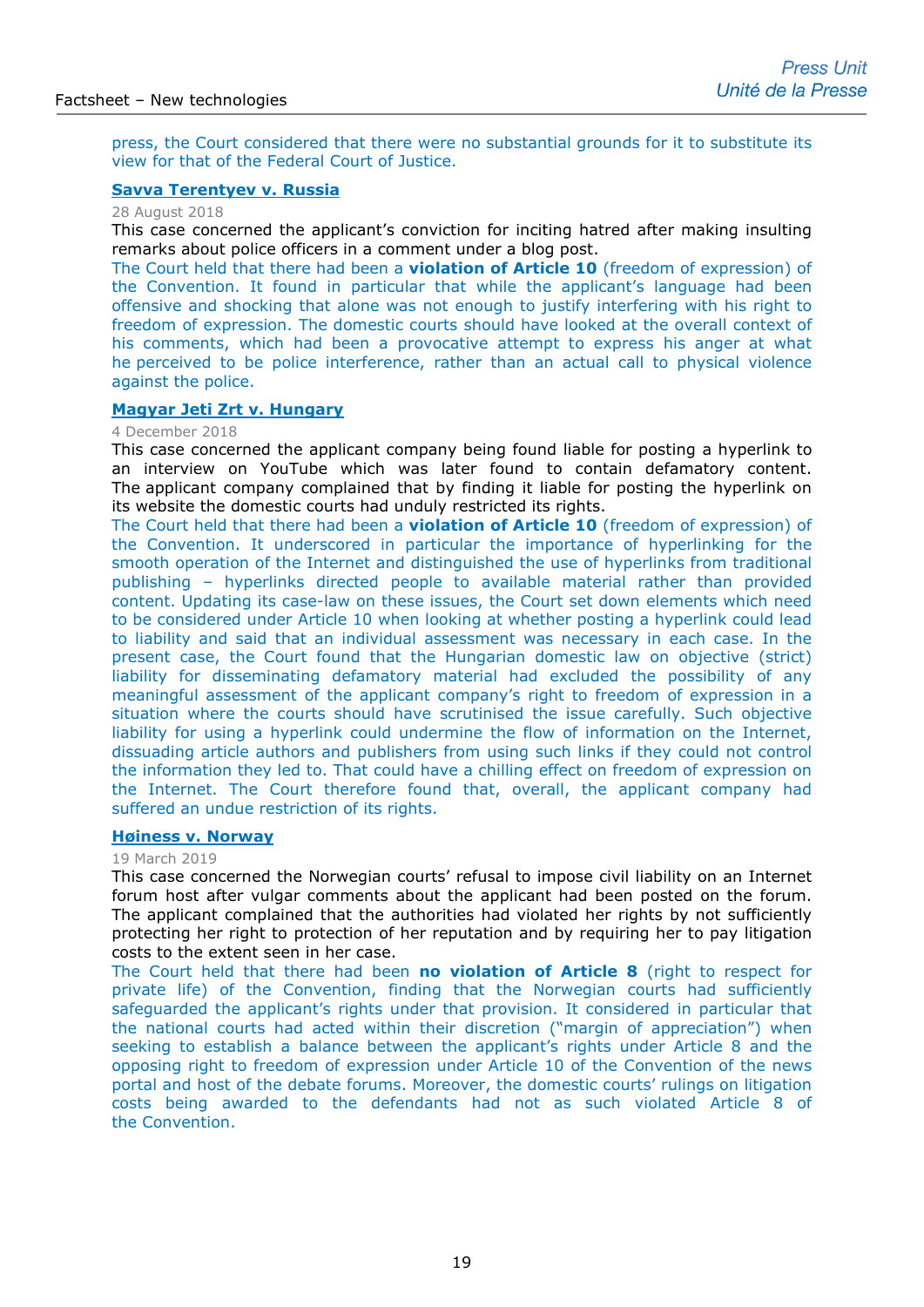### **[Beizaras and Levickas v. Lithuania](http://hudoc.echr.coe.int/eng-press?i=003-6608238-8764123)**

#### 14 January 2020

The applicants, two young men who were in a relationship, alleged that they had been discriminated against on the grounds of sexual orientation because of the authorities' refusal to launch a pre-trial investigation into the hate comments on the Facebook page of one of them. The latter had posted a photograph of them kissing on his Facebook page, which led to hundreds of online hate comments. Some were about LGBT people in general, while others personally threatened the applicants. The applicants submitted that they had been discriminated against on the grounds of sexual orientation. They also argued that the refusal had left them with no possibility of legal redress.

The Court held that there had been a **violation of Article 14** (prohibition of discrimination) **taken in conjunction with Article 8** (right to respect for private life) of the Convention, finding that the applicants had suffered discrimination on the grounds of their sexual orientation and that the Lithuanian Government had not provided any justification showing that the difference in treatment had been compatible with the standards of the Convention. It noted in particular that the applicants' sexual orientation had played a role in the way they had been treated by the authorities, which had quite clearly expressed disapproval of them so publicly demonstrating their homosexuality when refusing to launch a pre-trial investigation. Such a discriminatory attitude had meant that the applicants had not been protected, as was their right under the criminal law, from undisguised calls for an attack on their physical and mental integrity. The Court also held that there had been a **violation of Article 13** (right to an effective remedy) of the Convention because the applicants had been denied an effective domestic remedy for their complaints.

### **[Vladimir Kharitonov v. Russia, OOO Flavus and Others v. Russia, Bulgakov v.](http://hudoc.echr.coe.int/eng-press?i=003-6729158-8971586)  [Russia and Engels v. Russia](http://hudoc.echr.coe.int/eng-press?i=003-6729158-8971586)**

#### 23 June 2020

These cases concerned the blocking of websites in Russia and, in particular, different types of blocking measures, including "collateral" blocking (where the IP address that was blocked was shared by several sites including the targeted one); "excessive" blocking (where the whole website was blocked because of a single page or file), and "wholesale" blocking (three online media were blocked by the Prosecutor General for their coverage of certain news). The applicants complained that the blocking of access to their websites had been unlawful and disproportionate, and that the Russian courts had failed to consider the substance of their complaints.

The Court held that there had been a **violation of Article 10** (right to freedom of expression) of the Convention and a **violation of Article 13** (right to an effective remedy) **in conjunction with Article 10**. It highlighted in particular the importance of the Internet as a vital tool in exercising the right to freedom of expression. Among other things, the Court found that the provisions of Russia's Information Act used to block the websites had produced excessive and arbitrary effects and had not provided proper safeguards against abuse.

### **Société Éditrice [de Mediapart and Others v. France](https://hudoc.echr.coe.int/eng?i=003-6904899-9271529)**

### 14 January 2021

This case concerned an order issued against *Mediapart*, a news website, its publishing editor and a journalist to remove from the news company's website audio extracts and transcripts of illegal recordings made at the home of Ms Bettencourt, principal shareholder of the *L'Oréal* group. The applicants alleged that the court order in question had breached their right to freedom of expression.

The Court held that there had been **no violation of Article 10** (freedom of expression) of the Convention, finding that the reasons relied upon by the domestic courts had been both relevant and sufficient to show that the interference complained of was "necessary in a democratic society" and that the order in question had not gone beyond what was necessary to protect Ms Bettencourt from the interference with her right to respect for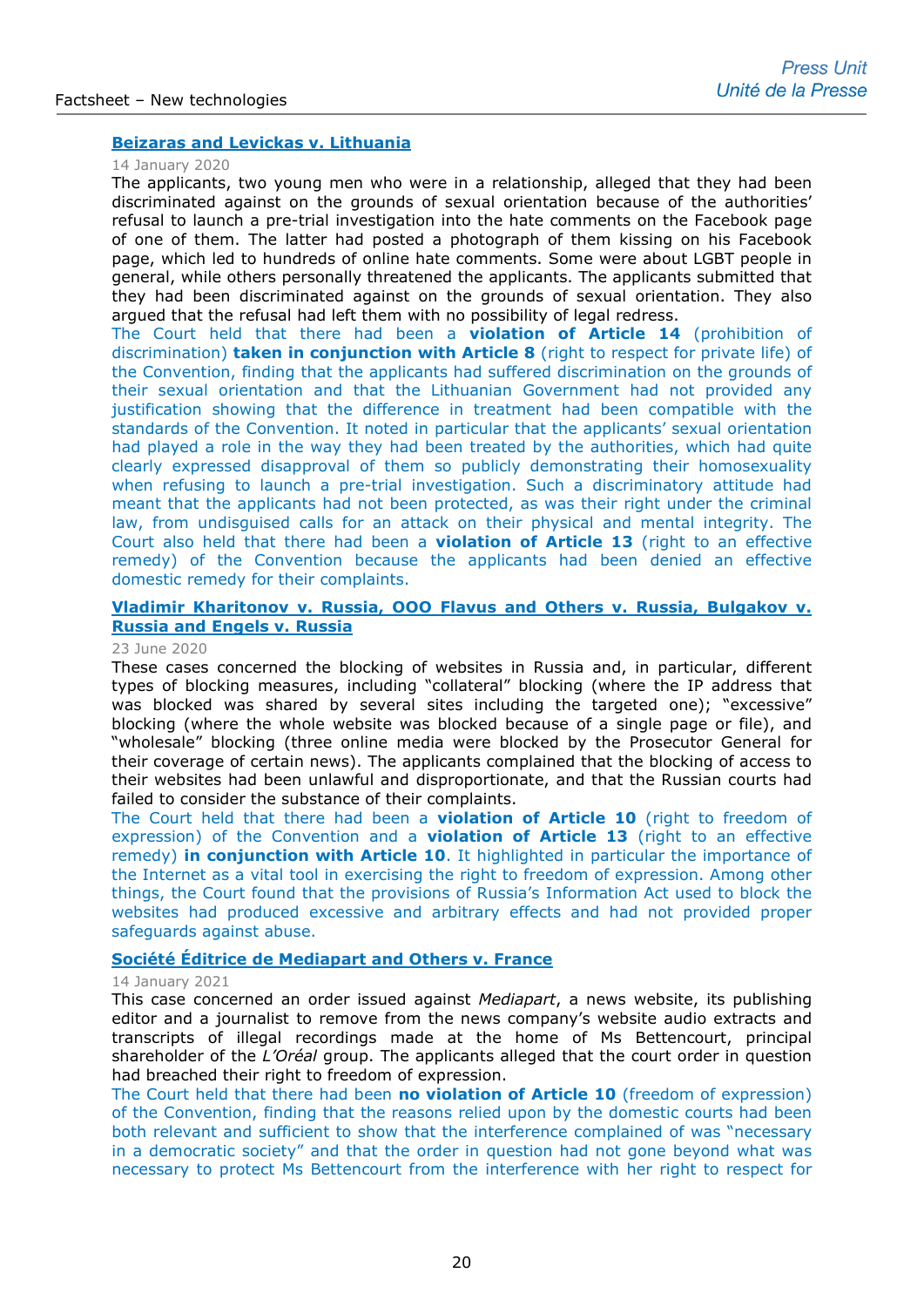private life. It noted, in particular, that notwithstanding the vital role played by the press in a democratic society, journalists could not, in principle, be released from their duty to obey the ordinary criminal law on the basis that Article 10 of the Convention afforded them a cast-iron defence. Further, breaches of privacy resulting from intrusion in the intimate life of individuals through the use of technical devices for illegal tapping, videorecording or photography had to be subject to particularly attentive protection. The Court also observed that internet sites were an information and communication tool particularly distinct from the printed media, especially with regard to their capacity to store and transmit information, and the risk of harm posed by content and communications on the Internet to the exercise and enjoyment of human rights and freedoms, particularly the right to respect for private life, was certainly higher than that posed by the press.

#### **[Biancardi v. Italy](https://hudoc.echr.coe.int/eng-press?i=003-7191283-9765270)**

#### 25 November 2021

This case concerned the "right to be forgotten". The applicant, a former editor-in-chief of an online newspaper, was found liable in civil proceedings for having kept on his newspaper's website an article reporting on a fight in a restaurant, giving details on the related criminal proceedings. The courts noted in particular that the applicant had failed to de-index the tags to the article, meaning that anyone could type into a search engine the name of the restaurant or its owner and have access to sensitive information on the criminal proceedings, despite the owner's request to have the article removed.

This was the first case in which the Court had examined whether a journalist's civil liability for not de-indexing information published on the Internet had been compatible with Article 10 (freedom of expression) of the Convention. The Court held that there had been **no violation of Article 10** of the Convention in the present case, finding that the domestic jurisdictions findings had constituted a justifiable restriction on the applicant's freedom of expression – all the more so given the fact that he had not been obliged to permanently remove the article from the Internet. In particular, the Court noted that not only Internet search engine providers could be obliged to de-index material but also administrators of newspaper or journalistic archives accessible through the Internet, such as the applicant. It also agreed with the domestic courts' rulings that the prolonged and easy access to information on the criminal proceedings concerning the restaurant owner had breached his right to reputation.

### **[Wikimedia Foundation, Inc. v. Turkey](https://hudoc.echr.coe.int/eng-press?i=003-7293454-9940966)**

1 March 2022 (decision on the admissibility)

This case concerned a request by the Telecommunications and Information Technology Directorate for the removal of pages from the applicant foundation's website and the subsequent order blocking access to the entire website as it was not technically feasible to block only certain pages. The applicant alleged that the blocking of access to the entire Wikipedia website amounted to unjustified interference with its right to freedom of expression, and that the procedure for judicial review of blocking orders against websites was inadequate to prevent abuse. It further alleged that no effective remedy was available under Turkish law and that its individual application to the Turkish Constitutional Court had been rendered ineffective since its activity consisted in publishing the content of its webpages in a timely manner.

The Court declared the application **inadmissible**, finding that the applicant could no longer claim victim status. It observed, in particular, that it had found, in numerous cases concerning freedom of expression, that an application to the Constitutional Court was to be regarded as a remedy to be exhausted for the purposes of Article 35 § 1 (admissibility criteria) of the Convention in respect of such complaints. The Court took note of the systemic nature of the problem raised in the present case. Nevertheless, it did not have sufficiently relevant information to suggest that the Turkish Constitutional Court was not capable of remedying the problem. That court had delivered several judgments concerning the blocking of websites, establishing numerous criteria to be followed by the national authorities and the courts called upon to examine blocking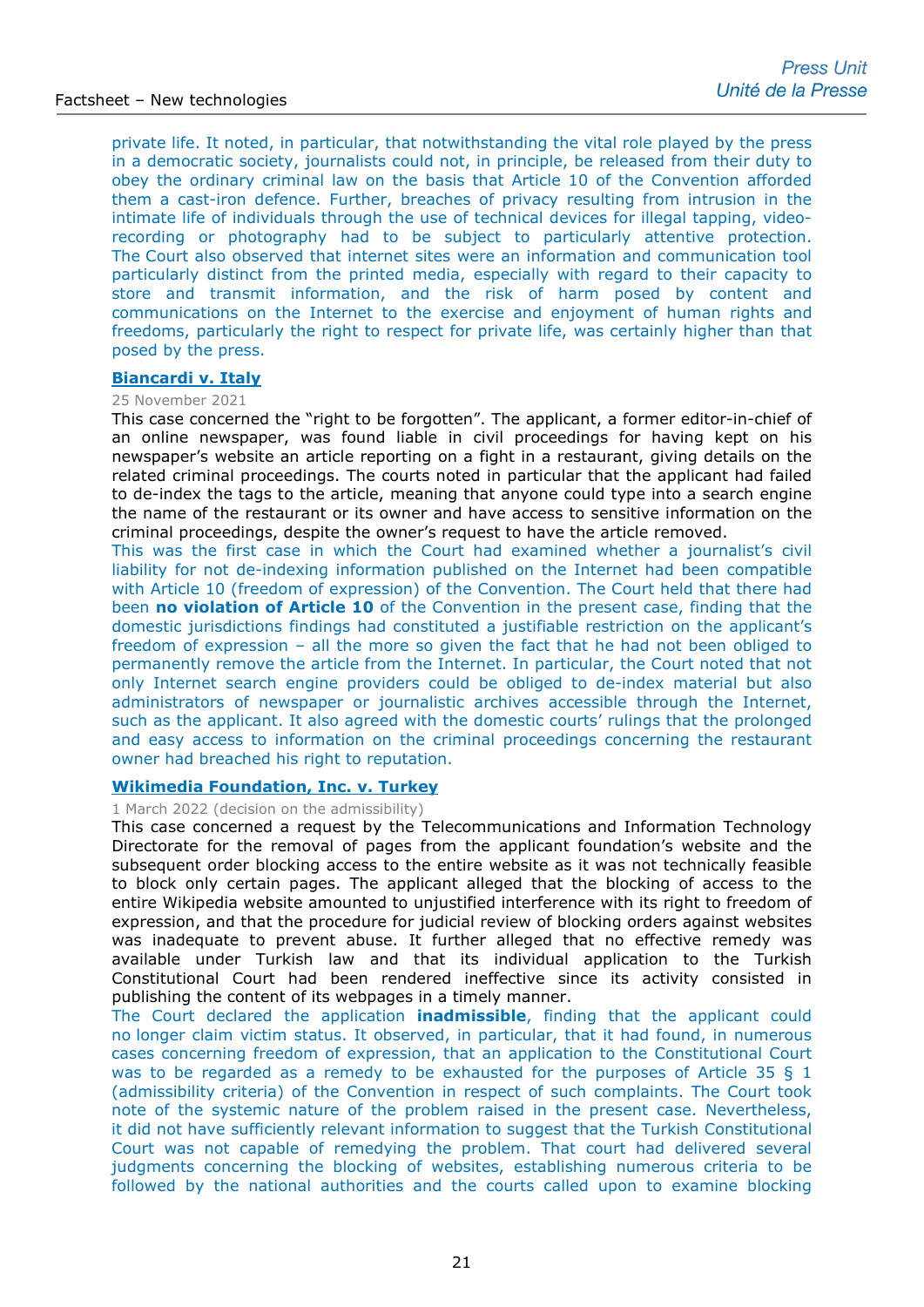orders. In the present case, the Court found that in ruling on the individual application before it the Constitutional Court had acknowledged in substance the violation of Article 10 (freedom of expression) of the Convention and had afforded appropriate and sufficient redress for the damage sustained by the applicant foundation.

### **[Xavier Lucas v. France](https://hudoc.echr.coe.int/eng-press?i=003-7355548-10047033)**

### 9 June 2022[7](#page-21-0)

This case concerned a requirement to issue proceedings in the Court of Appeal electronically using the e-barreau platform. The Court of Appeal had held that the applicant's paper application to set aside an arbitral award could be entertained on the ground that the online form did not allow users to enter that type of application or the capacity in which the parties were named. However, the Court of Cassation took the opposite view, holding that the application should have been filed electronically. The applicant complained that the dismissal of his set-aside application without consideration on the merits for failure to file it electronically had violated his right of access to a court.

The Court held that there had been a **violation of Article 6 § 1** (right to a fair trial) of the Convention, finding that a disproportionate burden had been placed on the applicant, upsetting the proper balance between, on the one hand, the legitimate concern of ensuring adherence to the formalities for the issuance of court proceedings and, on the other, the right of access to a court. Consistent with the applicant's submission that it had been impossible in fact to file the application on the e-barreau platform, the Court noted, in particular, that in order to file it electronically on e-barreau the applicant's lawyer would have had to fill out the form using inaccurate legal terms. It further observed that the French Government had not shown that specific information about how to lodge such an application had been made available to users. The Court concluded that by giving precedence to the rule that proceedings in the Court of Appeal were to be issued electronically, while disregarding the practical hurdles faced by the applicant in doing so, the Court of Cassation had taken a formalistic approach that was not needed to ensure legal certainty or the proper administration of justice and which therefore had to be regarded as excessive.

### **Pending applications**

### **[Hurbain v. Belgium \(no. 57292/16\)](https://hudoc.echr.coe.int/fre-press?i=003-7280333-9918303)**

22 June 2021 (Chamber judgment) – case referred to the Grand Chamber in October 2021

This case concerns a civil judgment against the applicant, in his capacity as publisher of the daily newspaper *Le Soir*, ordering him to anonymise an article in its electronic archive which mentioned the full name of a driver who had been responsible for a deadly road accident in 1994. The order was based on the individual's right to be forgotten.

In its Chamber [judgment](https://hudoc.echr.coe.int/eng-press?i=003-7056444-9531164) of 22 June 2021, the Court, by six votes to one, held that there had been no violation of Article 10 (freedom of expression) of the Convention, finding that the reasons given by the domestic courts had been relevant and sufficient, and that the measure imposed on the applicant could be regarded as proportionate to the legitimate aim pursued and as striking a fair balance between the competing rights at stake.

On 11 October 2021 the Grand Chamber Panel [accepted](https://hudoc.echr.coe.int/eng-press?i=003-7149113-9692407) the applicant's request that the case be referred to the Grand Chamber.

On 9 March 2022 the Grand Chamber held a [hearing](https://www.echr.coe.int/Pages/home.aspx?p=hearings&w=5729216_09032022&language=en&c=&py=2022) in the case.

### **Akdeniz and [Altiparmak v. Turkey](http://hudoc.echr.coe.int/eng?i=001-204708) (no. 5568/20)**

Application communicated to the Turkish Government on 26 August 2020

This application concerns the restriction of access to more than 600 Internet contents (news sites and social network accounts) by decisions adopted in 2015 and 2016 by the telecommunications administrative entity.

<span id="page-21-0"></span><sup>&</sup>lt;sup>7</sup>. This judgment will become final in the circumstances set out in Article 44 § 2 of the [Convention.](http://www.echr.coe.int/Documents/Convention_ENG.pdf)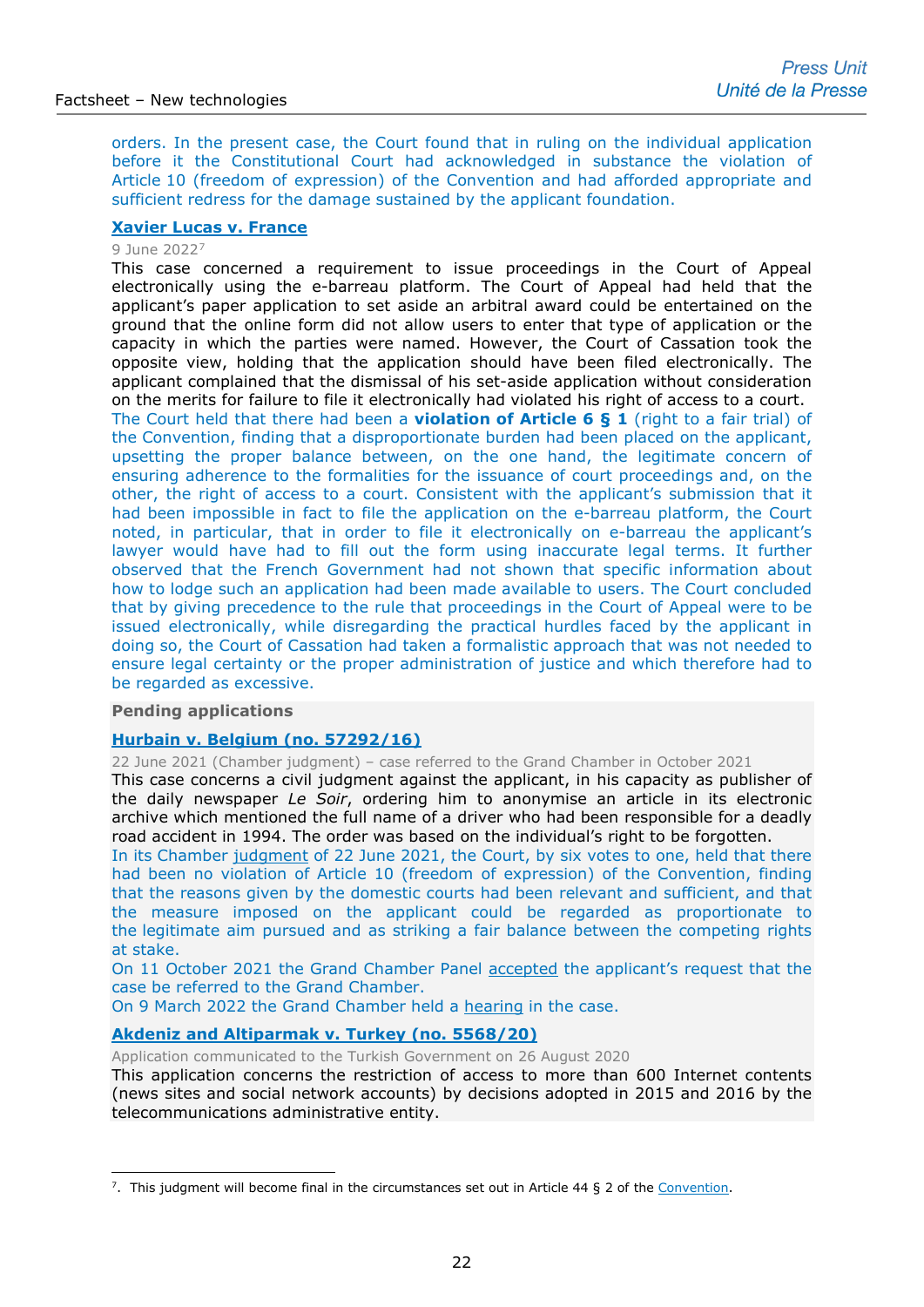The Court gave notice of the application to the Turkish Government and put questions to the parties under Article 10 (freedom of expression) and Article 18 (limitation on use of restrictions on rights) of the Convention.

### **Akdeniz and [Altiparmak v. Turkey](http://hudoc.echr.coe.int/eng?i=001-208523) (no. 35278/20)**

Application communicated to the Turkish Government on 9 February 2021

This application concerns the restriction of access to 111 contents on the Internet (news sites, video sites and social network accounts) by a decision adopted in October 2015 by the telecommunications administrative entity.

The Court gave notice of the application to the Turkish Government and put questions to the parties under Article 10 (freedom of expression) and Article 18 (limitation on use of restrictions on rights) of the Convention.

### Mobile telephone

### **[Magyar Kétfarkú Kutya](http://hudoc.echr.coe.int/eng-press?i=003-6614625-8774485) Párt v. Hungary**

#### 20 January 2020

This case concerned a political party's mobile application which allowed voters to photograph, anonymously upload and comment on invalid votes cast during a referendum on immigration in 2016. The applicant party complained about a violation of its rights under Article 10 (right to freedom of expression) of the Convention.

The Grand Chamber found in particular that the provision of domestic election law relied on by the authorities (a breach of the principle of the exercise of rights in accordance with their purpose) had not allowed the applicant party to foresee that it could be penalised for providing such an app, which had been an exercise of its freedom of expression. It concluded that the considerable uncertainty about the potential effects of the provision had exceeded what was acceptable under the Convention and that the lack of sufficient precision in the law to rule out arbitrariness and allow the applicant party to regulate its conduct had led to a **violation of Article 10** (freedom of expression) of the Convention.

### **Pending application**

### **[Minteh v. France](https://hudoc.echr.coe.int/fre?i=002-13316) (no. 23624/20)**

Application communicated to the French Government on 31 May 2021

This case concerns the criminal conviction of the applicant for refusing to disclose to the police the security code to unlock his mobile phone while he was in police custody.

The Court gave notice of the application to the French Government and put questions to the parties under Articles  $6 \, 8 \, 1$  (right to a fair trial) and 8 (right to respect for private life and correspondence) of the Convention.

# Musical copyright

### **[SIA AKKA/LAA v. Latvia](http://hudoc.echr.coe.int/eng-press?i=003-5435582-6810293)**

### 12 July 2016

This case concerned a complaint about the restriction on the copyright of authors' musical work. The applicant, an organisation responsible for managing the copyright of the musical works of a large number of Latvian and international authors, complained about decisions by the national courts ordering the applicant organisation and two radio companies to enter into a licence agreement and to set an equitable royalty rate. The applicant organisation notably alleged that those decisions had restricted the exclusive rights of the authors they represented to freely conclude licence agreements for the use of their musical works.

The Court held that there had been **no violation of Article 1** (protection of property) **of Protocol No. 1** to the Convention and **no violation of Article 6 § 1** (right to fair trial) of the Convention. It found in particular that the Latvian authorities had struck a fair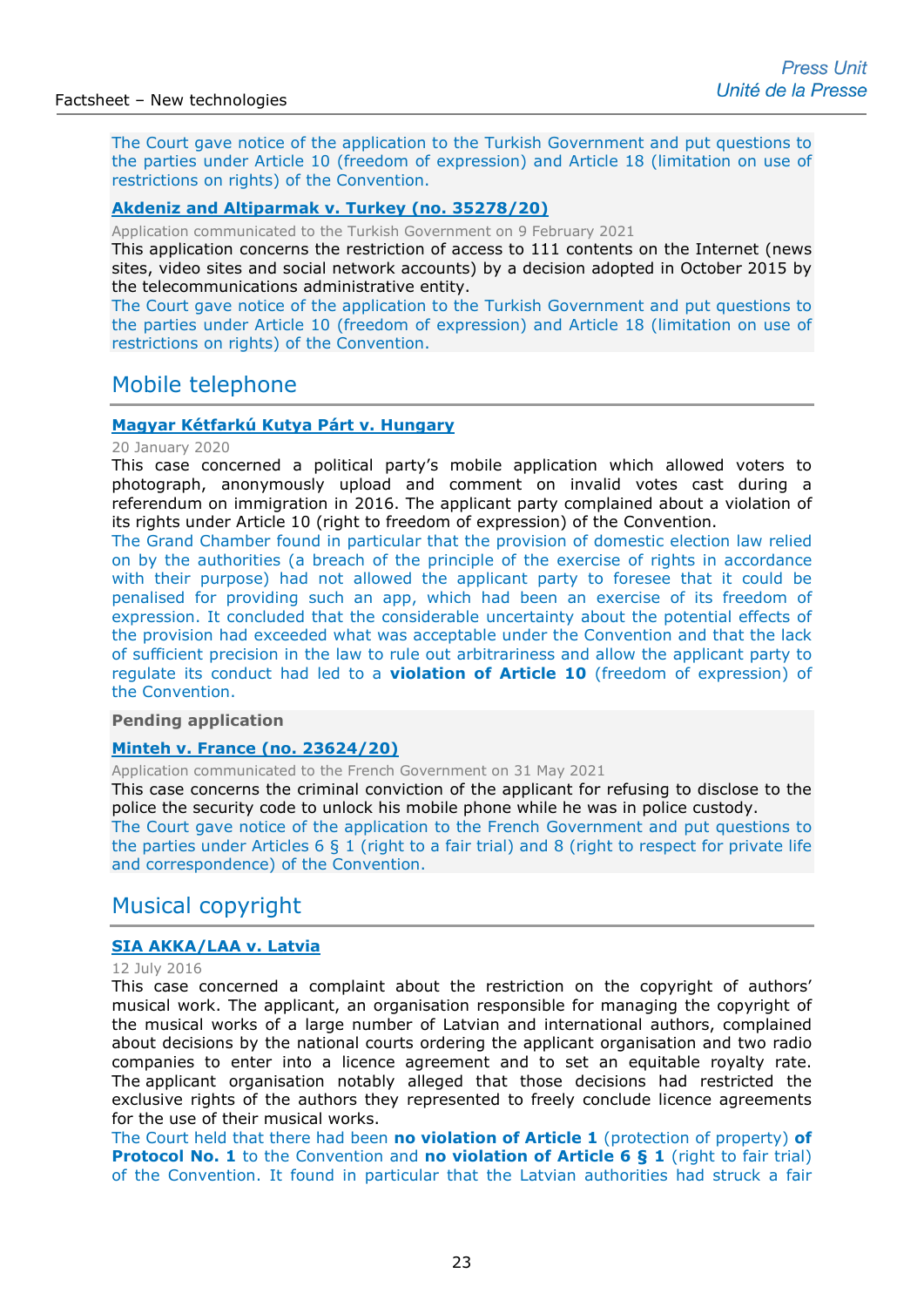balance between the demands of the public interest (namely, the radio companies' interest in obtaining a licence allowing them to legally broadcast work as well as the general public's interest in having access to musical works), on the one hand, and the rights of the applicant organisation to obtain equitable remuneration from the use of musical work, on the other. Indeed, the effort to maintain a balance between the competing interests could be seen in their decisions, which had observed that protected works were being broadcast without a valid licence over an extended period of time and that that situation had to a certain extent been due to the applicant organisation's limited efficiency in carrying out negotiations with the radio companies.

# Online harassment

### **[Volodina v. Russia \(no. 2\)](https://hudoc.echr.coe.int/eng-press?i=003-7116031-9638379)**

#### 14 September 2021

This case concerned the applicant's allegation that the Russian authorities had failed to protect her against repeated acts of cyberharassment. She submitted, in particular, that her former partner had used her name, personal details and intimate photographs to create fake social media profiles, that he had planted a GPS tracker in her handbag, that he had sent her death threats via social media; and that the authorities had failed to effectively investigate these allegations.

The Court held that there had been a **violation of Article 8** (right to respect for private life) of the Convention, finding that the Russian authorities had failed to comply with their obligations under that provision to protect the applicant from severe abuse. It noted, in particular, that, despite having the legal tools available to prosecute the applicant's partner, the authorities had not carried out an effective investigation and had not considered at any point in time what could and should have been done to protect the applicant from recurrent online harassment.

# Radio communications

### **[Brambilla and Others v. Italy](http://hudoc.echr.coe.int/eng-press?i=003-5415795-6778471)**

#### 23 June 2016

This case concerned the conviction of three journalists who intercepted radio communications between *carabinieri* in order to arrive quickly at crime scenes and report on them for their local newspaper.

The Court held that there had been **no violation of Article 10** (freedom of expression) of the Convention. Stressing the notion of responsible journalism and noting that the decisions of the domestic courts had been duly reasoned and had focused primarily on the need to protect national security and prevent crime and disorder, the Court found in particular that the Italian courts had made an appropriate distinction between on the one hand the duty of the three journalists to comply with domestic law, which prohibited in general terms the interception by any persons of communications not addressed to them, including those of the law-enforcement agencies, and on the other hand the pursuit of their journalistic activities, which had not been restricted per se. The Court also noted that the penalties ordered by the domestic courts, consisting in the seizure of the radio equipment and the imposition of custodial sentences, had not been disproportionate, as the sentences of the three journalists had been suspended and the authorities had not prohibited them from bringing news items to the public's attention.

# Satellite dish

### **[Khurshid Mustafa and Tarzibachi v. Sweden](http://hudoc.echr.coe.int/sites/eng/pages/search.aspx?i=002-1804)**

#### 16 December 2008

This case concerned a court decision not to prolong a private tenancy agreement owing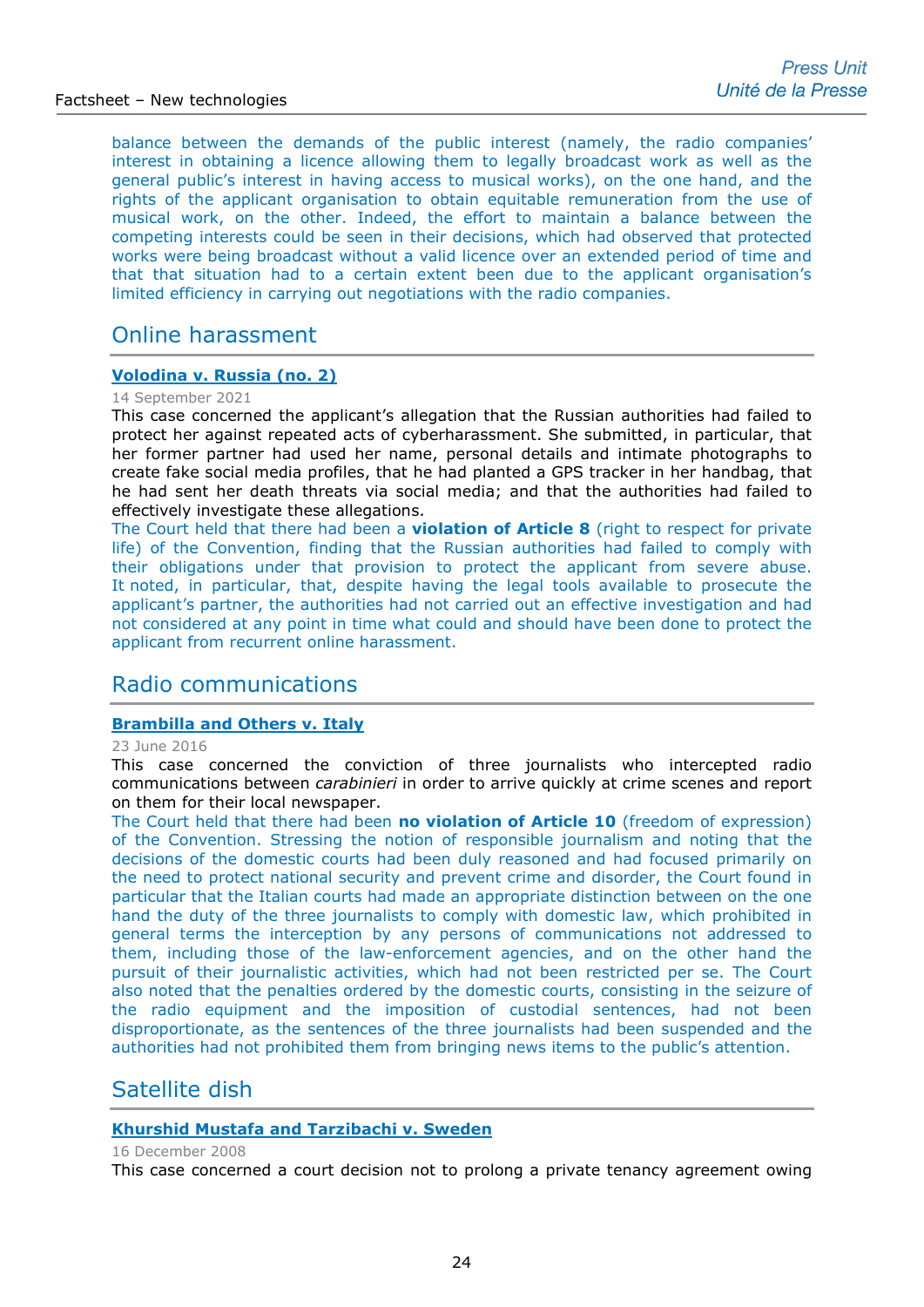to the refusal by the tenants, a married couple of Iraqi origin with three minor children, to remove a satellite dish used to receive television programmes from their country of origin. The landlord offered to allow the applicants to stay if they agreed to remove the satellite dish, but they refused and had to move out. The applicants complained of a violation of their freedom to receive information.

The Court held that there had been a **violation of Article 10** (freedom of expression – freedom to receive information) of the Convention. It observed in particular that the satellite dish had enabled the applicants and their children to receive television programmes in Arabic and Farsi from their native country and region. That information – which included political and social news and, almost equally importantly, cultural expression and entertainment – was of particular interest to them as an immigrant family who wished to maintain contact with the culture and language of their country of origin. It had not been claimed that the applicants had any other means of receiving such programmes at the time or that they could have placed the satellite dish elsewhere. Nor could news obtained from foreign newspapers and radio programmes in any way be equated with information available via television broadcasts. The landlord's concerns about safety had been examined by the domestic courts, who had found that the installation did not pose any real safety threat. Moreover, the fact that the applicants had effectively been evicted from their home with their three children had been disproportionate to the aim pursued.

# Telecommunications

### **[Roman Zakharov v. Russia](http://hudoc.echr.coe.int/eng-press?i=003-5246347-6510358)**

#### 4 December 2015

This case concerned the system of secret interception of mobile telephone communications in Russia. The applicant, an editor-in-chief of a publishing company, complained in particular that mobile network operators in Russia were required by law to install equipment enabling law-enforcement agencies to carry out operational-search activities and that, without sufficient safeguards under Russian law, this permitted blanket interception of communications.

The Court held that there had been a **violation of Article 8** (right to respect for private life and correspondence) of the Convention, finding that the Russian legal provisions governing interception of communications did not provide for adequate and effective guarantees against arbitrariness and the risk of abuse which was inherent in any system of secret surveillance, and which was particularly high in a system such as in Russia where the secret services and the police had direct access, by technical means, to all mobile telephone communications. In particular, the Court found shortcomings in the legal framework in the following areas: the circumstances in which public authorities in Russia are empowered to resort to secret surveillance measures; the duration of such measures, notably the circumstances in which they should be discontinued; the procedures for authorising interception as well as for storing and destroying the intercepted data; the supervision of the interception. Moreover, the effectiveness of the remedies available to challenge interception of communications was undermined by the fact that they were available only to persons who were able to submit proof of interception and that obtaining such proof was impossible in the absence of any notification system or possibility of access to information about interception.

### **[Breyer v. Germany](http://hudoc.echr.coe.int/eng-press?i=003-6624862-8792771)**

#### 30 January 2020

In accordance with 2004 amendments to the German Telecommunications Act companies had to collect and store the personal details of all their customers, including users of pre-paid SIM cards, which had not previously been required. The applicants, civil liberties activists and critics of State surveillance, were users of such cards and therefore had to register their personal details, such as their telephone numbers, date of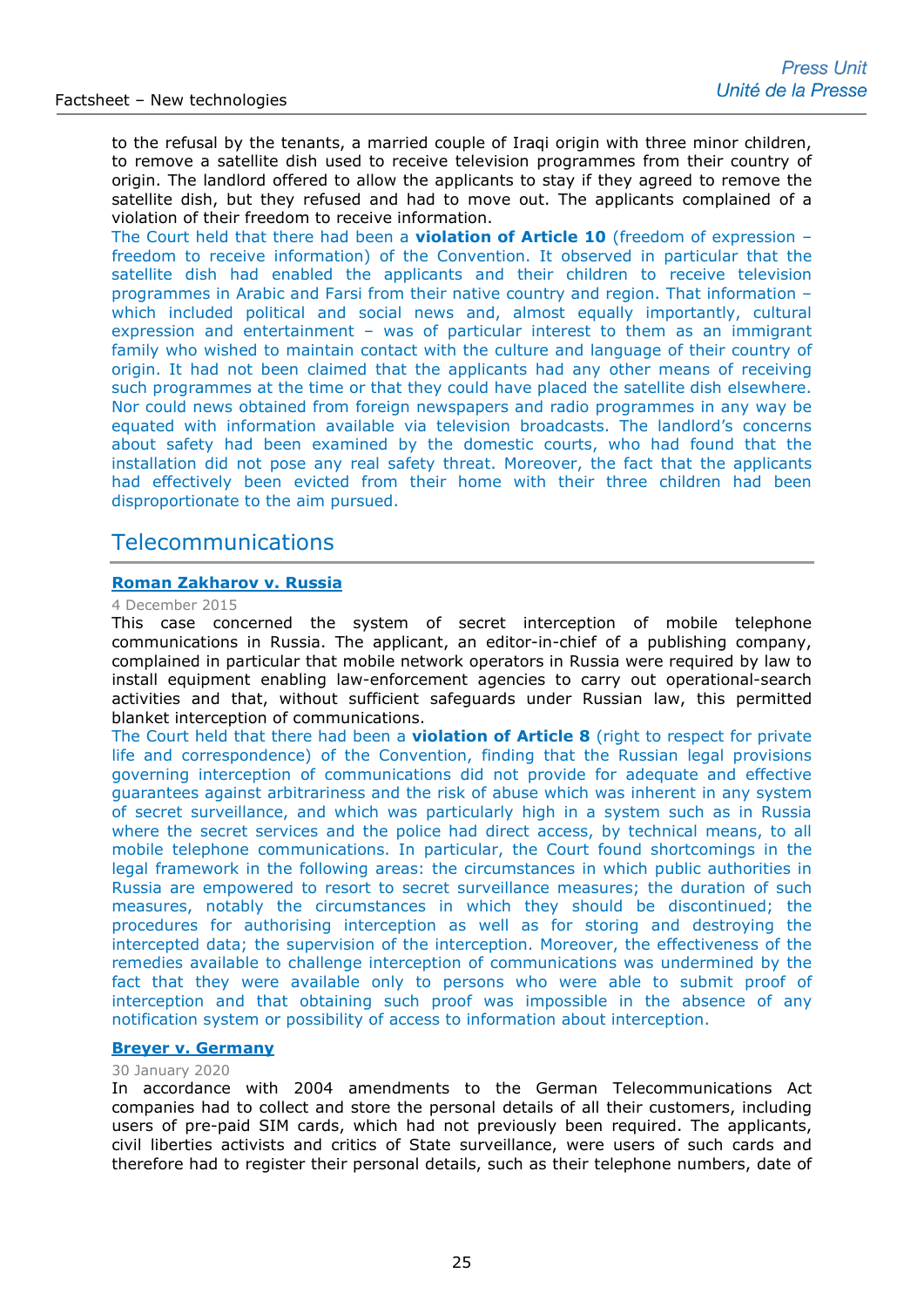birth, and their name and address, with their service providers. They complained about the storage of their personal data as users of pre-paid SIM cards.

The Court held that there had been **no violation of Article 8** (right to respect for private life) of the Convention, finding that, overall, Germany had not overstepped the limits of its discretion ("margin of appreciation") it had in applying the law concerned, when choosing the means to achieve the legitimate aims of protecting national security and fighting crime, and that the storage of the applicants' personal data had been proportionate and "necessary in a democratic society". There had thus been no violation of the Convention. The Court considered in particular that collecting the applicants' names and addresses as users of pre-paid SIM cards had amounted to a limited interference with their rights. It noted, however, that the law in question had additional safeguards while people could also turn to independent data supervision bodies to review authorities' data requests and seek legal redress if necessary.

#### **Pending applications**

### **A.L. v. France (no. 44715/20) and E.J. v. France (no. [47930/21\)](https://hudoc.echr.coe.int/eng?i=001-214862)**

Applications communicated to the French Government on 8 December 2021

These applications concern in particular the infiltration by the French authorities of the encrypted communication network "EncroChat" and the capture, copying and analysis of data stored and exchanged with the devices connected to this network.

The Court gave notice of the applications to the French Government and put questions to the parties under Articles 6 § 1 (right to a fair trial), 8 (right to respect for private life and correspondence), 13 (right to an effective remedy), 34 (right of individual application) and 35 (admissibility criteria) of the Convention.

# Use of hidden cameras

### **[Haldimann and Others v. Switzerland](http://hudoc.echr.coe.int/sites/eng-press/pages/search.aspx?i=003-5022560-6168338)**

#### 24 February 2015

This case concerned the conviction of four journalists for having recorded and broadcast an interview of a private insurance broker using a hidden camera, as part of a television documentary intended to denounce the misleading advice provided by insurance brokers. The applicants complained that their sentence to payment of fines had amounted to a disproportionate interference in their right to freedom of expression.

In this case, the Court was for the first time called on to examine an application concerning the use of hidden cameras by journalists to provide public information on a subject of general interest, whereby the person filmed was targeted not in any personal capacity but as a representative of a particular professional category. The Court held that, in the applicants' case, there had been a **violation of Article 10** (freedom of expression) of the Convention, considering in particular that the interference in the private life of the broker, who had turned down an opportunity to express his views on the interview in question, had not been serious enough to override the public interest in information on malpractice in the field of insurance brokerage. The Court further also asserted that the applicants deserved the benefit of the doubt in relation to their desire to observe the ethics of journalism as defined by Swiss law, citing the example of their limited use of the hidden camera.

#### **[Bremner v. Turkey](http://hudoc.echr.coe.int/eng-press?i=003-5197543-6435480)**

#### 13 October 2015

This case concerned the broadcasting of a television documentary in which the applicant, who was shown promoting his evangelical Christian beliefs, was described as a "foreign pedlar of religion" engaged in covert activities in Turkey. The applicant alleged that the broadcasting of the documentary and the refusal of the judicial authorities to grant his request for compensation had breached his right to respect for his private life.

The Court held that there had been a **violation of Article 8** (right to respect for private life) of the Convention, finding in particular that the broadcasting of the applicant's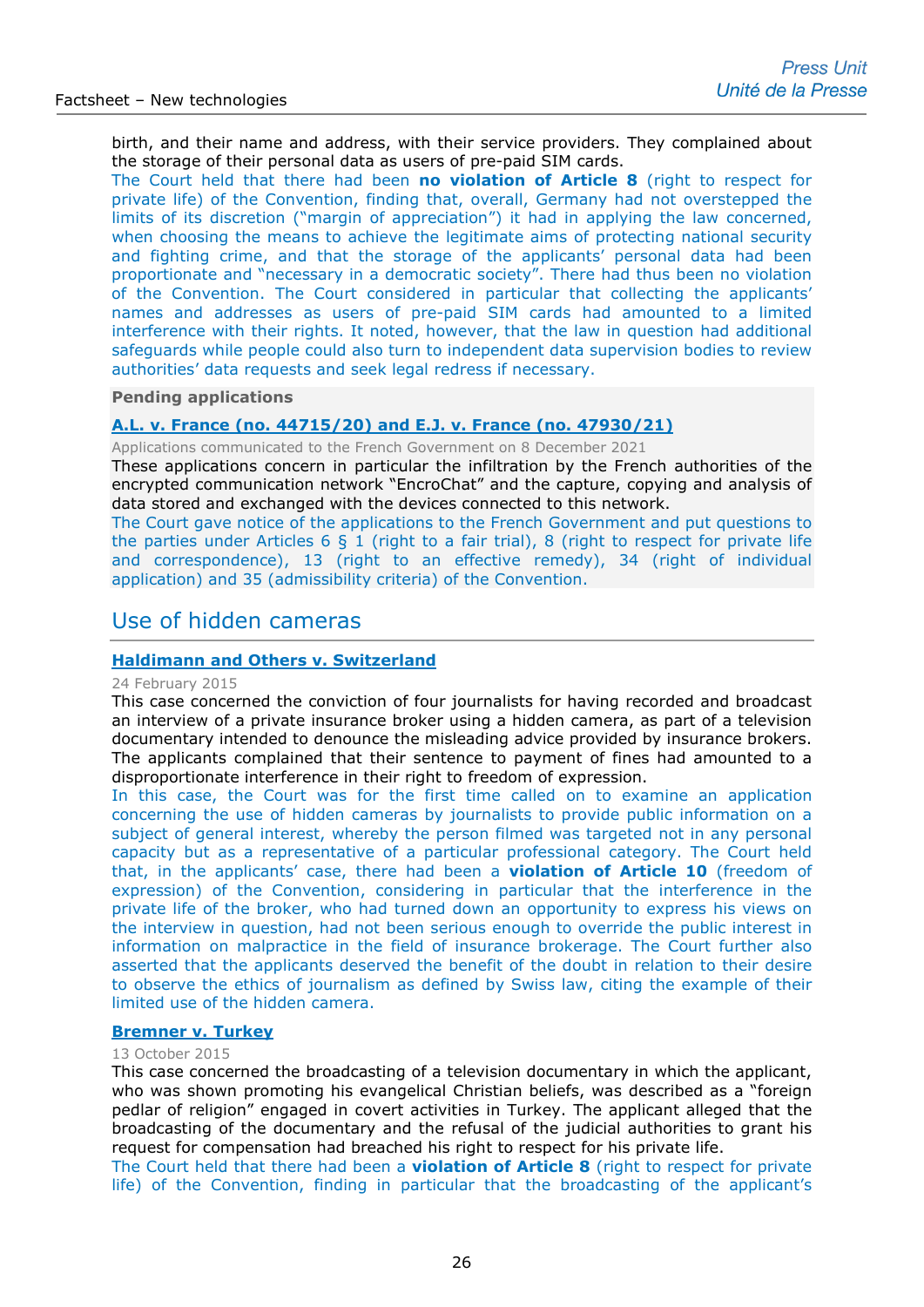image without blurring it could not be regarded as a contribution to any debate of general interest for society, regardless of the degree of public interest in the question of religious proselytising. As regards the method used, the Court was of the view that a technique as intrusive and as damaging to private life must in principle be used restrictively. The Court was not unaware that, in certain cases, the use of hidden cameras might prove necessary for journalists when information was difficult to obtain by any other means. However, that tool had to be used in compliance with ethical principles and with restraint.

*See also*:

### **[Erdtmann v. Germany](http://hudoc.echr.coe.int/eng?i=001-160437)**

5 January 2016 (decision on the admissibility)

# Video surveillance

### **[Peck v. the United Kingdom](http://hudoc.echr.coe.int/sites/eng-press/pages/search.aspx?i=003-687182-694690)**

#### 28 January 2003

In this case the applicant, who was suffering from depression, complained about the disclosure in the media of footage from a closed-circuit television (CCTV) camera mounted in the street showing him walking alone with a kitchen knife in his hand (he had subsequently attempted suicide by cutting his wrists, but the CCTV footage did not show this), which had resulted in images of himself being published and broadcast widely. He further complained of the lack of an effective domestic remedy in that regard. The Court found that the disclosure of the footage by the municipal council had not been accompanied by sufficient safeguards and constituted disproportionate and unjustified interference with the applicant's private life, **in breach of Article 8** (right to respect for private life) of the Convention. Furthermore, at the relevant time, the applicant had not had an effective remedy for breach of confidence, **in violation of Article 13** (right to an effective remedy) **read in conjunction with Article 8** of the Convention.

### **[Perry v. the United Kingdom](http://hudoc.echr.coe.int/eng?i=001-61228)**

#### 17 July 2003

The applicant was arrested in connection with a series of armed robberies of mini-cab drivers and released pending an identification parade. When he failed to attend that and several further identification parades, the police requested permission to video him covertly. The applicant complained that the police had covertly videotaped him for identification purposes and used the videotape in the prosecution against him.

The Court held that there had been a **violation of Article 8** (right to respect for private life) of the Convention. It noted that there had been no indication that the applicant had had any expectation that footage would be taken of him in the police station for use in a video identification procedure and, potentially, as evidence prejudicial to his defence at trial. That ploy adopted by the police had gone beyond the normal use of this type of camera and amounted to an interference with the applicant's right to respect for his private life. The interference in question had further not been in accordance with the law because the police had failed to comply with the procedures set out in the applicable code: they had not obtained the applicant's consent or informed him that the tape was being made; neither had they informed him of his rights in that respect.

### **[Köpke v. Germany](http://hudoc.echr.coe.int/sites/eng/pages/search.aspx?i=002-782)**

### 5 October 2010 (decision on the admissibility)

The applicant, a supermarket cashier, was dismissed without notice for theft, following a covert video surveillance operation carried out by her employer with the help of a private detective agency. She unsuccessfully challenged her dismissal before the labour courts. Her constitutional complaint was likewise dismissed.

The Court rejected the applicant's complaint under Article 8 (right to respect for private life) of the Convention as **inadmissible** (manifestly ill-founded). It concluded that the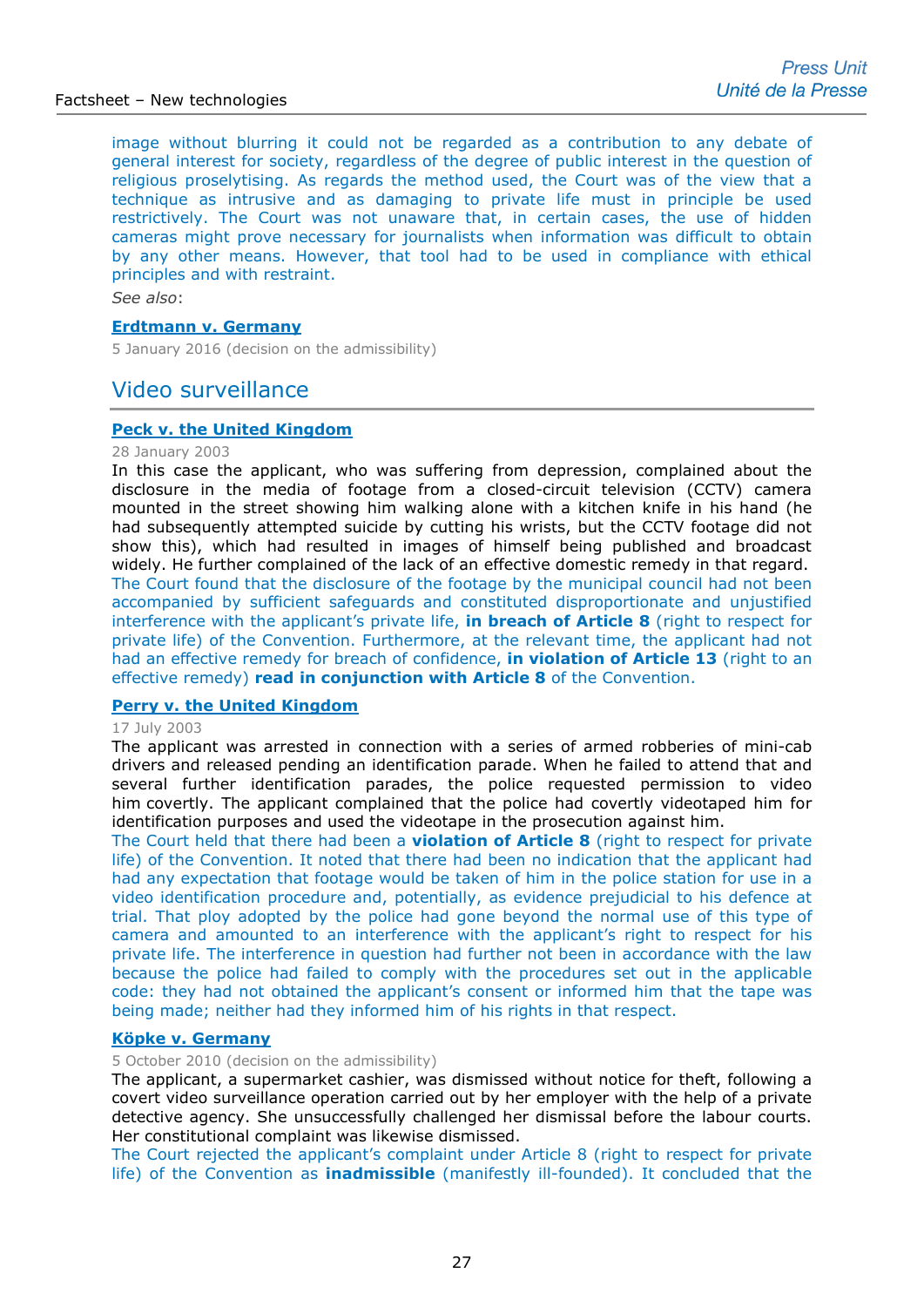domestic authorities had struck a fair balance between the employee's right to respect for her private life and her employer's interest in the protection of its property rights and the public interest in the proper administration of justice. It observed, however, that the competing interests concerned might well be given a different weight in the future, having regard to the extent to which intrusions into private life were made possible by new, more and more sophisticated technologies.

#### **[Riina v. Italy](http://hudoc.echr.coe.int/sites/eng-press/pages/search.aspx?i=003-4720682-5733449)**

### 11 March 2014 (decision on the admissibility)

The applicant, who was sentenced to life imprisonment for having committed very serious crimes, including mafia-type conspiracy and multiple assassinations, complained of the fact that he was under constant video surveillance in his cell, including in the toilets. He contended that the domestic remedies available in respect of these measures were ineffective.

The Court declared the application **inadmissible** under Articles 3 (prohibition of inhuman or degrading treatment) and 8 (right to respect for private and family life) of the Convention, finding that the applicant had not exhausted the domestic remedies available to him to appeal against the application of the video surveillance measure.

### **[Vasilică Mocanu v. Romania](http://hudoc.echr.coe.int/eng?i=001-169204)**

#### 6 December 2016

This case concerned the conditions in which the applicant was held on police premises. The applicant also alleged that his cell had been fitted with a system of permanent CCTV monitoring by which he was filmed.

The Court held that there had been a **violation of Article 8** (right to respect of private life) of the Convention, finding that the surveillance of the applicant by a video camera which was present in the cell where he had been placed on the premises of the County police had not been in accordance with the domestic law.

#### **An[tović and Mirković v. Montenegro](http://hudoc.echr.coe.int/eng-press?i=003-5927767-7571421)**

### 28 November 2017

This case concerned an invasion of privacy complaint by two professors at the University of Montenegro's School of Mathematics after video surveillance had been installed in areas where they taught. They stated that they had had no effective control over the information collected and that the surveillance had been unlawful. The domestic courts rejected a compensation claim however, finding that the question of private life had not been at issue as the auditoriums where the applicants taught were public areas.

The Court held that there had been a **violation of Article 8** (right to respect for private life) of the Convention, finding that the camera surveillance had not been in accordance with the law. It first rejected the Government's argument that the case was inadmissible because no privacy issue had been at stake as the area under surveillance had been a public, working area. In this regard the Court noted in particular that it had previously found that private life might include professional activities and considered that was also the case with the applicants. Article 8 was therefore applicable. On the merits of the case, the Court then found that the camera surveillance had amounted to an interference with the applicants' right to privacy and that the evidence showed that that surveillance had violated the provisions of domestic law. Indeed, the domestic courts had never even considered any legal justification for the surveillance because they had decided from the outset that there had been no invasion of privacy.

### **[Gorlov and Others v. Russia](http://hudoc.echr.coe.int/eng-press?i=003-6448942-8487323)**

#### 2 July 2019

This case concerned the permanent video surveillance of detainees in their cells by closed-circuit television cameras. The applicants complained, in particular, that constant surveillance of their cells, at times by female guards, had violated their right to respect for their private life.